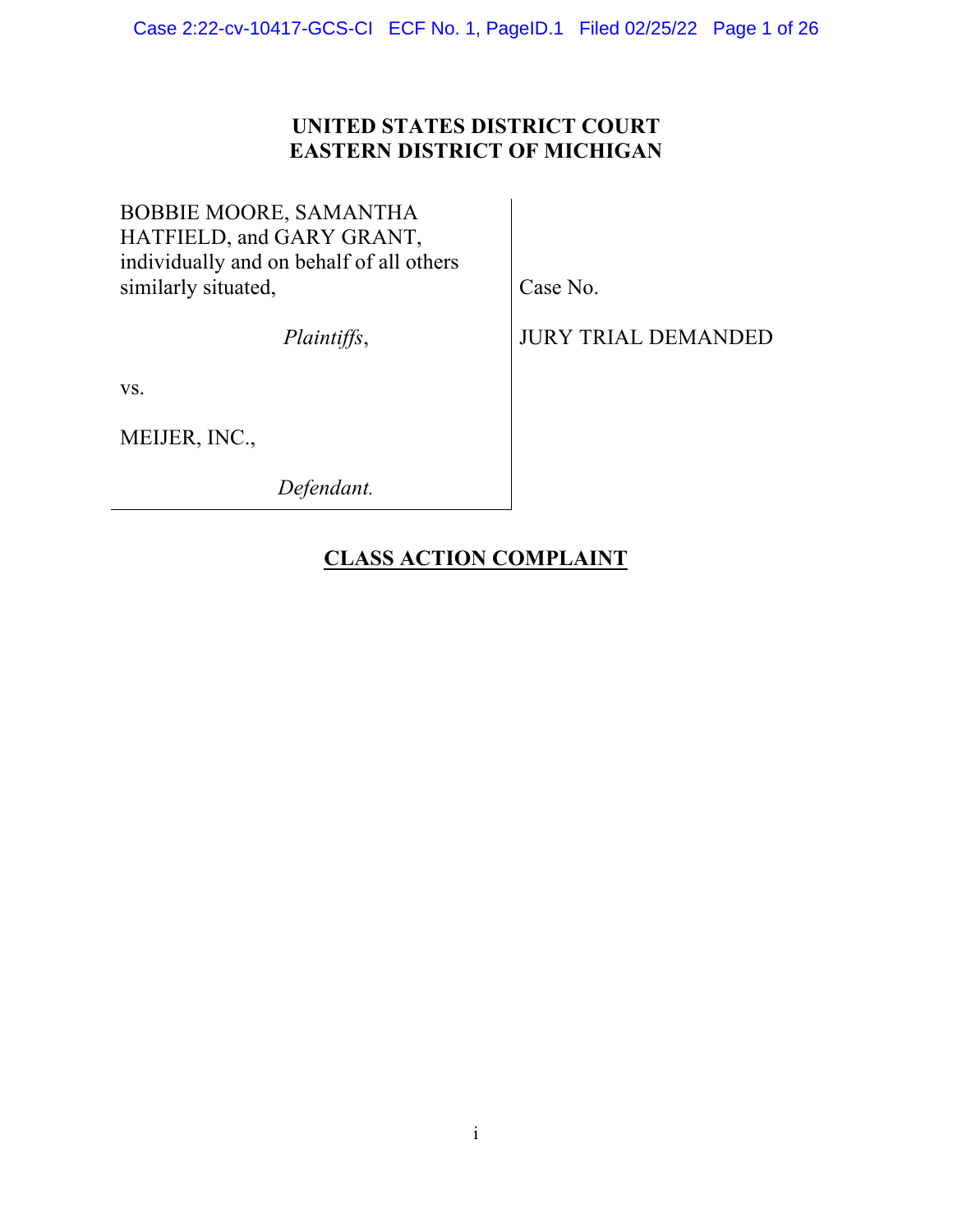# **Table of Contents**

| $\mathbf{I}$ . |                |                                                               |  |  |  |
|----------------|----------------|---------------------------------------------------------------|--|--|--|
| II.            |                |                                                               |  |  |  |
| III.           |                |                                                               |  |  |  |
| IV.            |                |                                                               |  |  |  |
|                | A.             | Defendant makes, markets, and sells Meijer products           |  |  |  |
|                | <b>B.</b>      |                                                               |  |  |  |
|                | $\mathbf{C}$ . | Defendant's Non-Drowsy representations misled reasonable      |  |  |  |
|                | D.             | Plaintiffs were misled by Defendant's misrepresentations.  14 |  |  |  |
|                | Ε.             |                                                               |  |  |  |
|                | F.             |                                                               |  |  |  |
| VI.            |                |                                                               |  |  |  |
| VII.           |                |                                                               |  |  |  |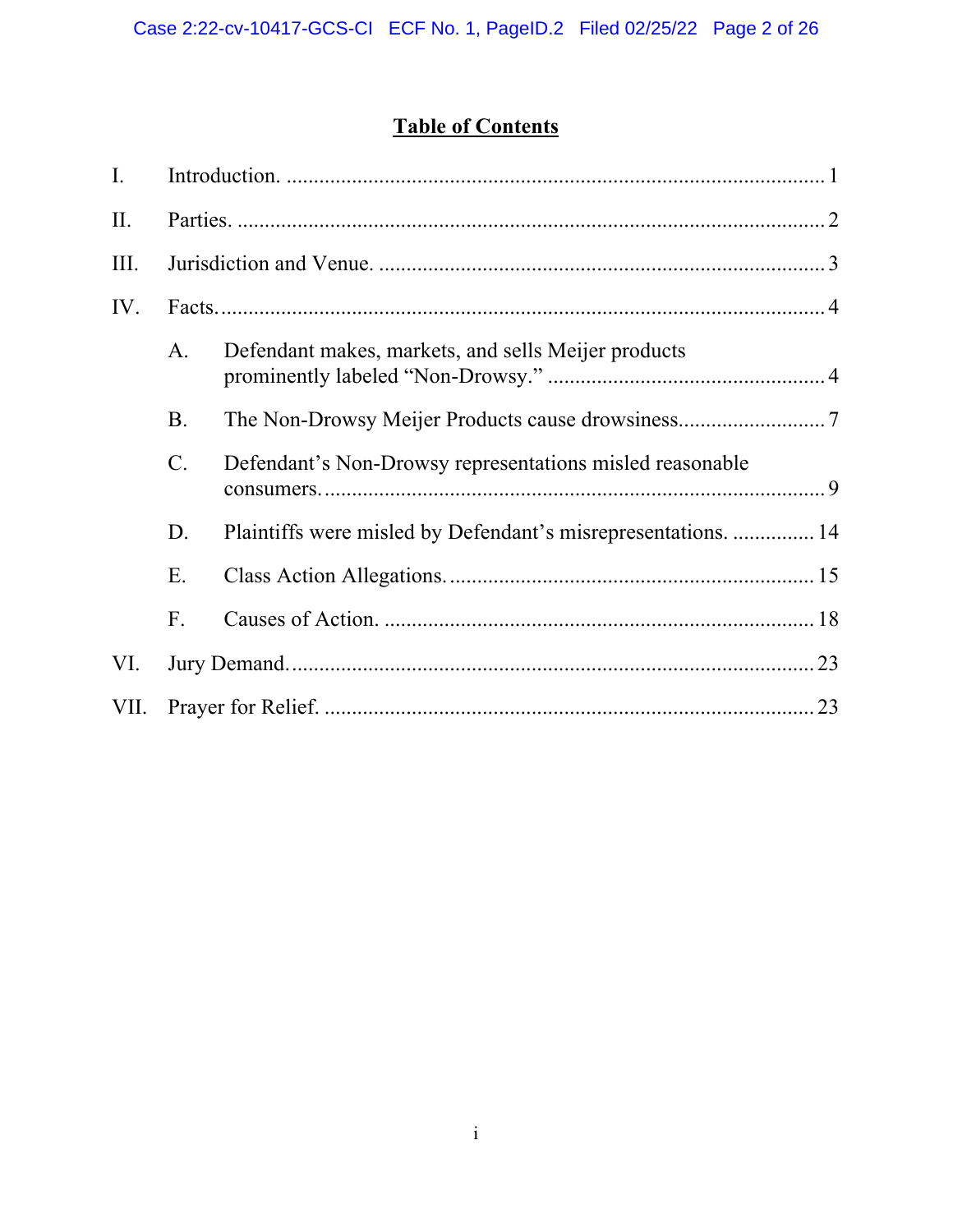### **I. Introduction.**

1. Defendant makes, sells, and markets over-the-counter cough, cold and flu medicine (the "Non-Drowsy Meijer Products" or "Products"), including generic Meijer versions of brands like DayQuil and Robitussin.<sup>1</sup> Like the branded versions, these medicines contain the active ingredient Dextromethorphan Hydrobromide ("DXM"), an ingredient that causes drowsiness.

2. Defendant's Non-Drowsy Meijer Products state prominently on the front of their label that they are "Non-Drowsy" and "Daytime" products (juxtaposed against Defendant's "Nighttime" versions). By prominently labeling these products as "Non-Drowsy" and "Daytime," Defendant led Plaintiffs and other consumers to believe that the Non-Drowsy Meijer Products do not cause drowsiness, and that drowsiness is not a side effect of those products. Defendant also led Plaintiffs and other consumers to believe that those products are for use during the day, and can be safely and satisfactorily consumed during waking hours, at work, and while driving and operating machinery.

3. But the truth is that products containing DXM—and thus the Non-Drowsy Meijer Products—do cause drowsiness, and that drowsiness is a known side effect of DXM (a fact not known by the average consumer). In reality, the Products cause drowsiness, which in effect destroys the primary reason for

<sup>&</sup>lt;sup>1</sup> The Non-Drowsy Meijer Products include all Meijer products sold by Defendant that are labeled "Non-Drowsy" and that contain Dextromethorphan Hydrobromide.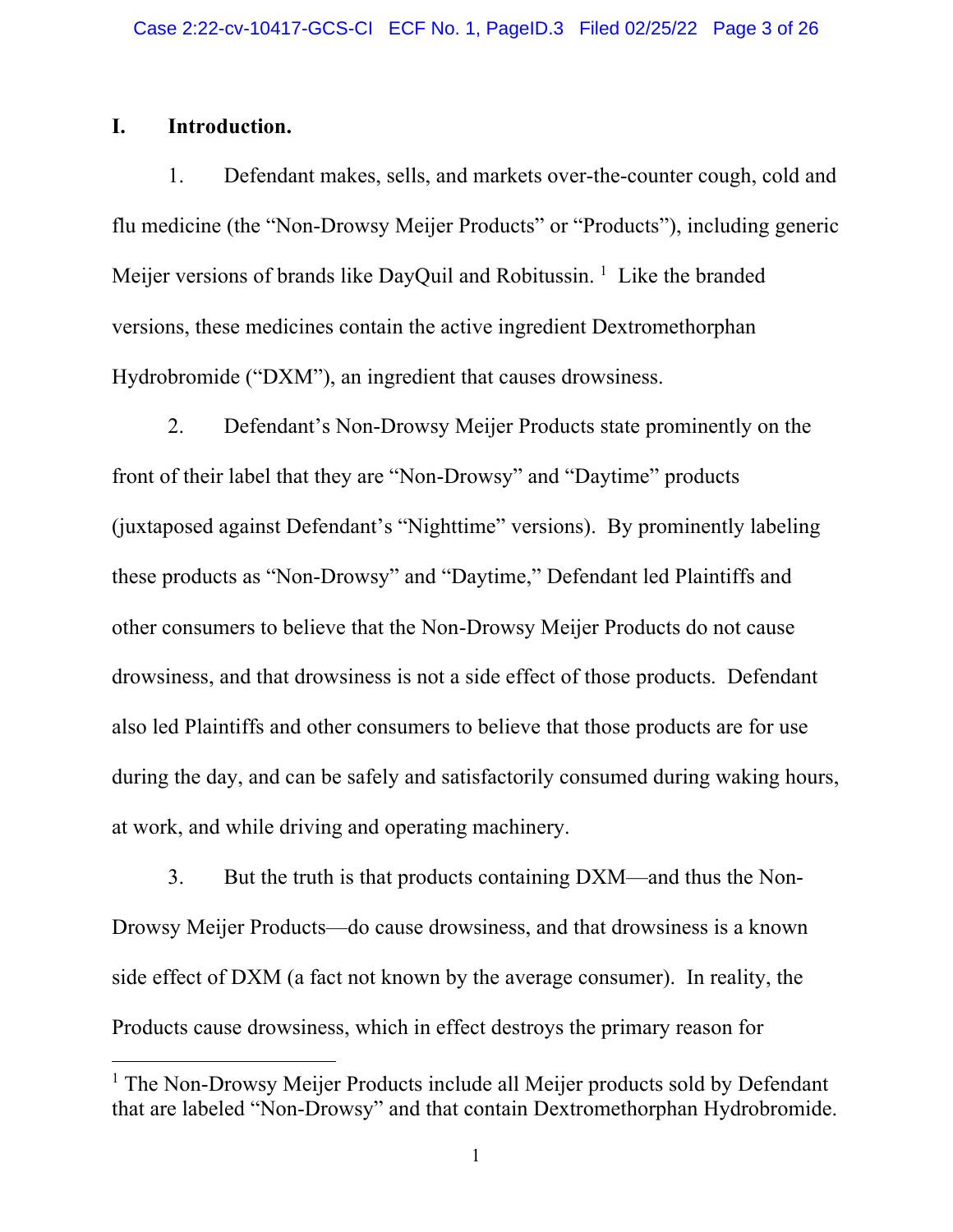#### Case 2:22-cv-10417-GCS-CI ECF No. 1, PageID.4 Filed 02/25/22 Page 4 of 26

purchasing the "Daytime" Products in the first place – for use during the day, when consumers do *not* want to be drowsy.

4. In this way, Defendant misled Plaintiffs and other consumers about the effects of the Non-Drowsy Meijer Products. This was a material misrepresentation that Plaintiffs—and other reasonable consumers—relied on when deciding to buy the products. Had Defendant been truthful, Plaintiffs and other consumers would not have purchased the products or would have paid less for them.

5. Plaintiffs bring this case for themselves and for millions of other consumers who purchased Non-Drowsy Meijer Products.

**II. Parties.** 

6. Plaintiff Bobbie Moore is a citizen of Michigan (domiciled in Rockford).

7. Plaintiff Samantha Hatfield is also a citizen of Michigan (domiciled in Peck).

8. Plaintiff Gary Grant is a citizen of Ohio (domiciled in Nelsonville).

9. The proposed class (identified below) includes citizens of every state within the United States.

10. Defendant Meijer, Inc. is a Michigan corporation with its principal place of business in Grand Rapids, Michigan, and has been doing business in the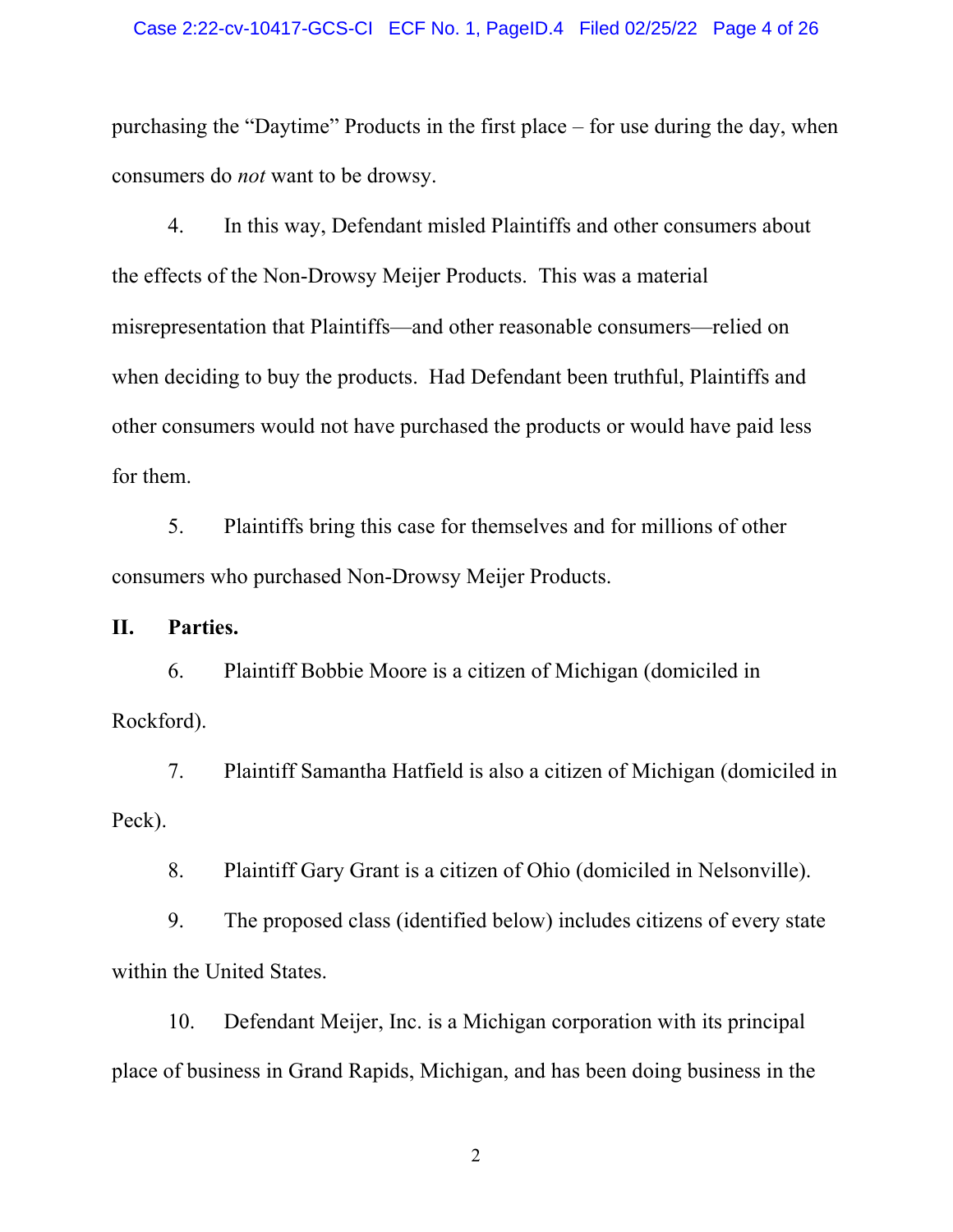State of Michigan during all relevant times. Directly and through its agents, Meijer, Inc. has substantial contacts with, and receives substantial benefits and income from, the State of Michigan.

#### **III. Jurisdiction and Venue.**

11. This Court has subject matter jurisdiction under 28 U.S.C. § 1332(d)(2). The amount in controversy exceeds the sum or value of \$5,000,000, exclusive of interest and costs, and the matter is a class action in which one or more members of the proposed class are citizens of a state different from the Defendant.

12. The Court has personal jurisdiction over Defendant because Defendant's principal place of business is in Michigan.

13. Venue is proper under 28 U.S.C. § 1391(b)(1) and 28 U.S.C. § 1391(d) because Defendant would be subject to personal jurisdiction in this District if this District were a separate state, given that Defendant's principal place of business is in this district. Venue is also proper under 28 U.S.C. § 1391(b)(2) because a substantial part of Defendant's conduct giving rise to the claims occurred in this District, including selling the Non-Drowsy Meijer Products to Ms. Hatfield.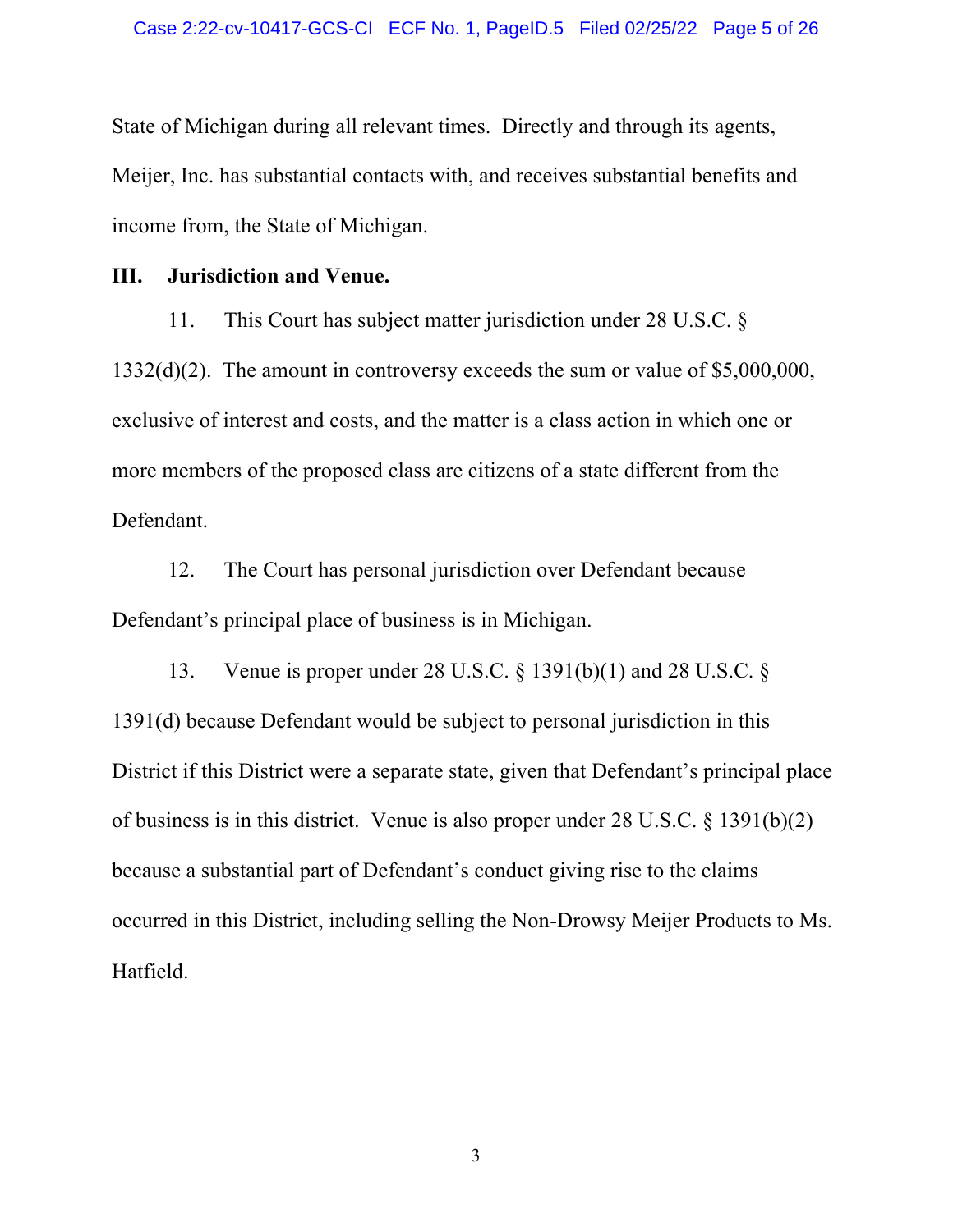**IV. Facts.**

## **A. Defendant makes, markets, and sells Meijer products prominently labeled "Non-Drowsy."**

14. Defendant manufactures, distributes, markets, and sells the Non-

Drowsy Meijer Products.

15. The front label of each Product prominently states that the Product is

"Non-Drowsy." For example:

## **Meijer Daytime Cold & Flu Liquid Medicine**

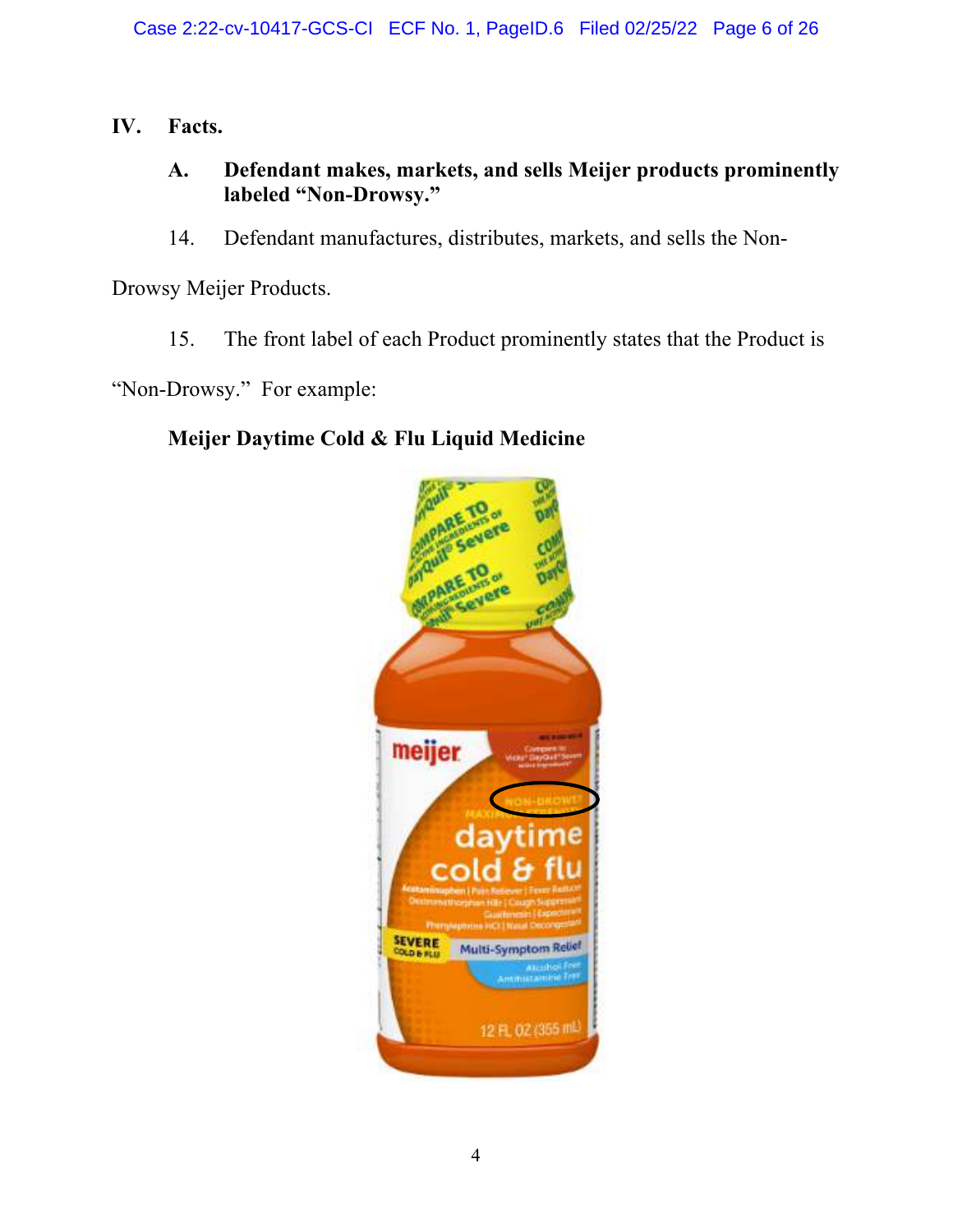

**Meijer Daytime Severe Cold & Flu Caplets**

**Meijer Multi-Symptom Cold Cough Syrup**

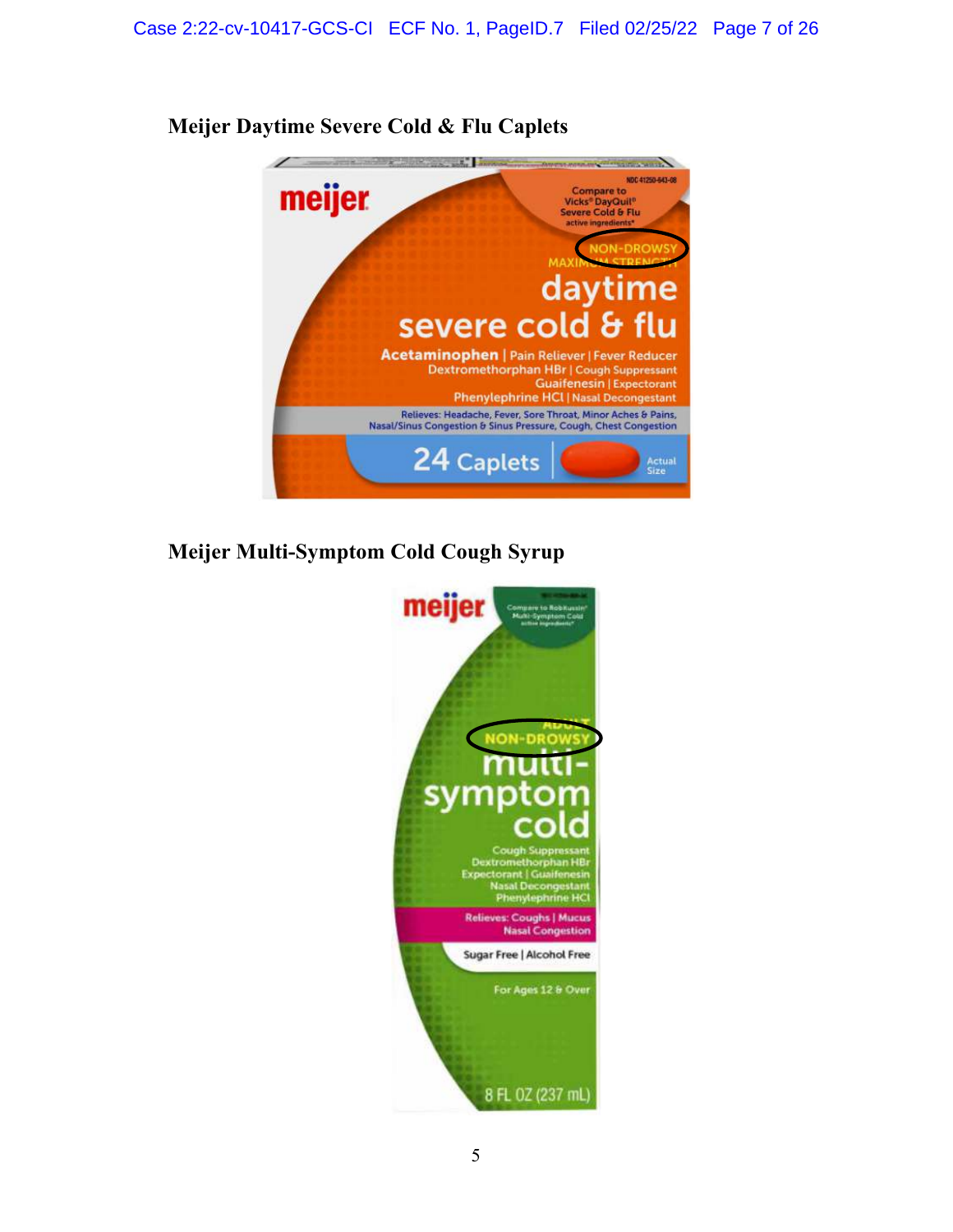16. Further, the Products are sold as "Daytime" products that are meant to be consumed during the day, and offered for sale as an alternative to Defendant's "Nitetime" Cold & Flu Relief Products (which have no "Non-Drowsy" claim), such as the one pictured below:



17. In reality, however, the "Daytime" version causes drowsiness.

Accordingly, if reasonable consumers knew the truth, it would eviscerate the reason that consumers buy "Daytime" cold and flu relief products in the first place: to avoid drowsiness when they need to be alert.

18. These representations are materially the same across all Non-Drowsy Meijer Products.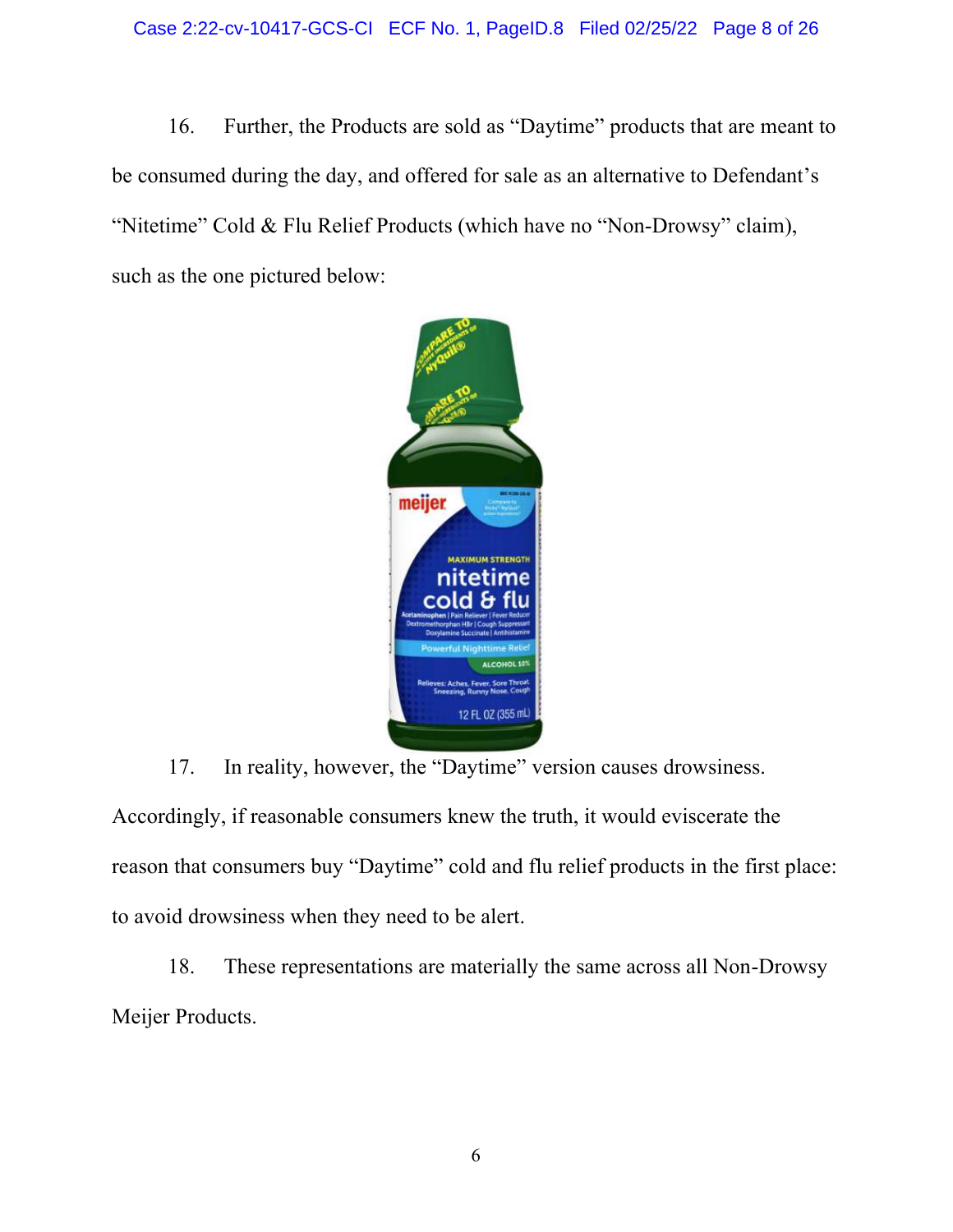19. The Non-Drowsy Meijer Products do not disclose anywhere on their packaging that they do or can cause drowsiness, or that drowsiness is a side effect of the Non-Drowsy Meijer Products.

20. Based on the prominent "Non-Drowsy" and "Daytime" label included on the face of each product, a reasonable consumer would believe that the products do not cause drowsiness. That is, a reasonable consumer would believe that drowsiness is *not* a side effect of the product.

21. Indeed, Defendant labeled the products this way because it intended consumers to rely on the labels and to believe that the products would not cause drowsiness, so that consumers would buy more products or pay more for them.

#### **B. The Non-Drowsy Meijer Products cause drowsiness.**

22. In truth, products containing DXM—like each of the Non-Drowsy Meijer Products—do cause drowsiness. Drowsiness is a documented side effect of DXM at the recommended dosages. Authorities such as the National Library of Medicine<sup>2</sup> list drowsiness as a side effect of DXM.

23. Indeed, drowsiness is a common side effect at the recommended dosages. A study of DXM found that "[s]omnolence is a common side effect of centrally acting antitussive drugs" like dextromethorphan, and that 10.4% of users

<sup>&</sup>lt;sup>2</sup> Dextromethorphan: MedlinePlus Drug Information, National Library of Medicine, https://medlineplus.gov/druginfo/meds/a682492.html (last accessed November 22, 2021).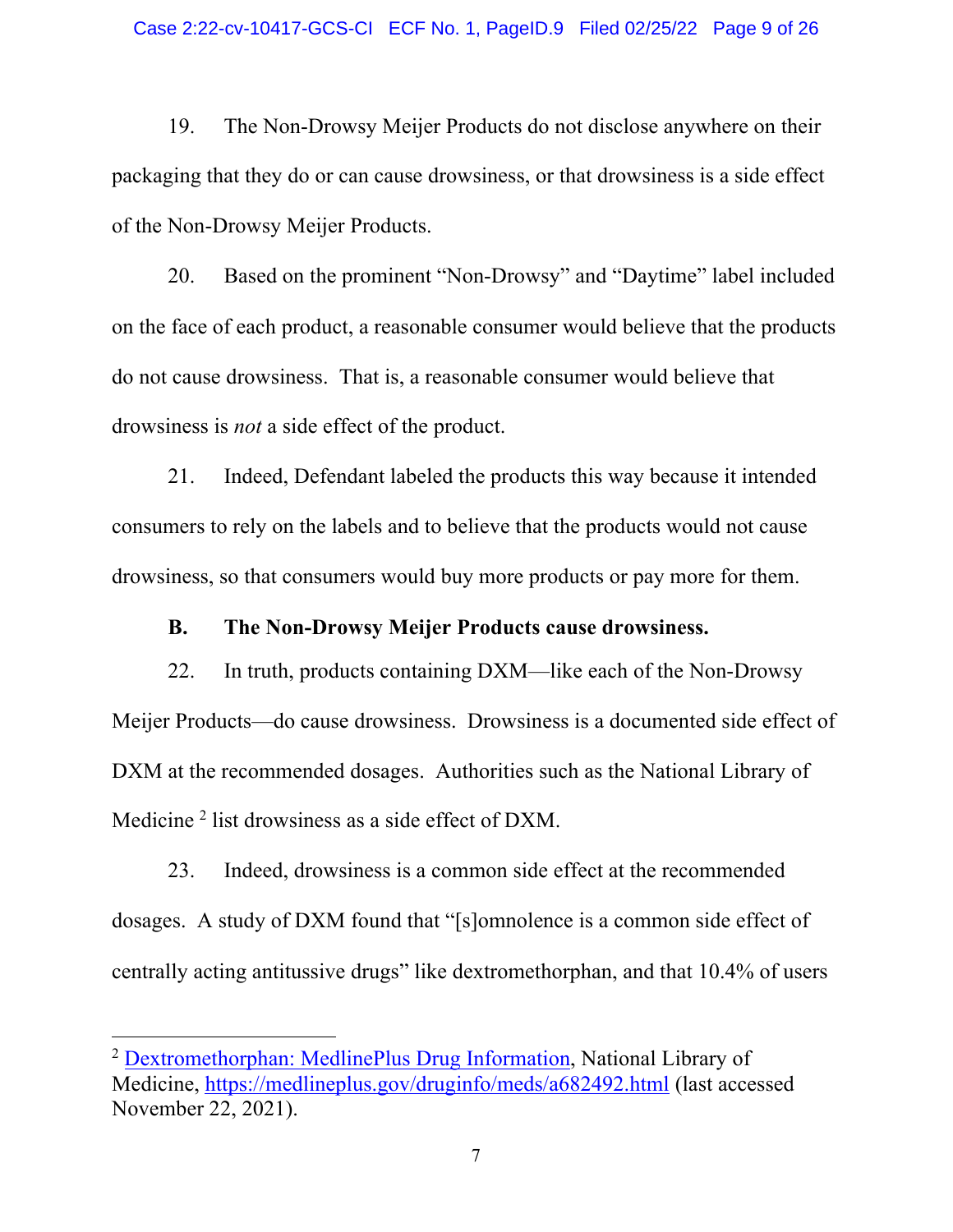of products containing dextromethorphan develop drowsiness within three days of starting treatment with DXM cough medicine.<sup>3</sup> The "cases of intense somnolence" were "related only to dextromethorphan" and not to the other drug studied. And the patients in this clinical study were given an even smaller dosage of DXM (15 mg three times a day) than the recommended dose found in many Non-Drowsy Meijer products.<sup>4</sup>

24. Furthermore, the FDA's adverse event report database confirms that sedation (i.e., drowsiness) is one of the most frequently-cited side effects of dextromethorphan-containing products. <sup>5</sup>

 $4$  For example, Meijer Daytime Severe Cold & Flu Relief liquid contains 10 mg of DXM per 15 ml of syrup and the recommended dosage is 30 ml orally every 4 hours. https://www.meijer.com/shopping/product/meijer-severe-daytime-cold-andflu-relief-liquid-cold-medicine-12-oz/70882041628.html Likewise, the Meijer Cold & Flu Severe Multi Symptom Caplets contain 10 mg of DXM per capsule and the recommended dosage is two capsules every 4 hours.

<sup>&</sup>lt;sup>3</sup> E. Catena and L. Daffonchio, "Efficacy and Tolerability of Levodropropizine in Adult Patients with Non-productive Cough, Comparison with Dextromethorphan," 10 Pulmonary Pharmacology & Therapeutics 89-96 (1997). The study reports this side effect as "somnolence." Somnolence means "the quality or state of being drowsy." Merriam Webster Dictionary, https://www.merriamwebster.com/dictionary/somnolence (last accessed November 22, 2021).

https://www.meijer.com/shopping/product/meijer-cold-flu-severe-multi-symptomcool-taste-caplets-24/70882043765.html

<sup>5</sup> Sedation is associated with drowsiness. *See* IV/Monitored Sedation, American Society of Anesthesiologists,

https://www.asahq.org/madeforthismoment/anesthesia-101/types-ofanesthesia/ivmonitored-sedation/ (even "minimal" sedation means that "you'll feel drowsy")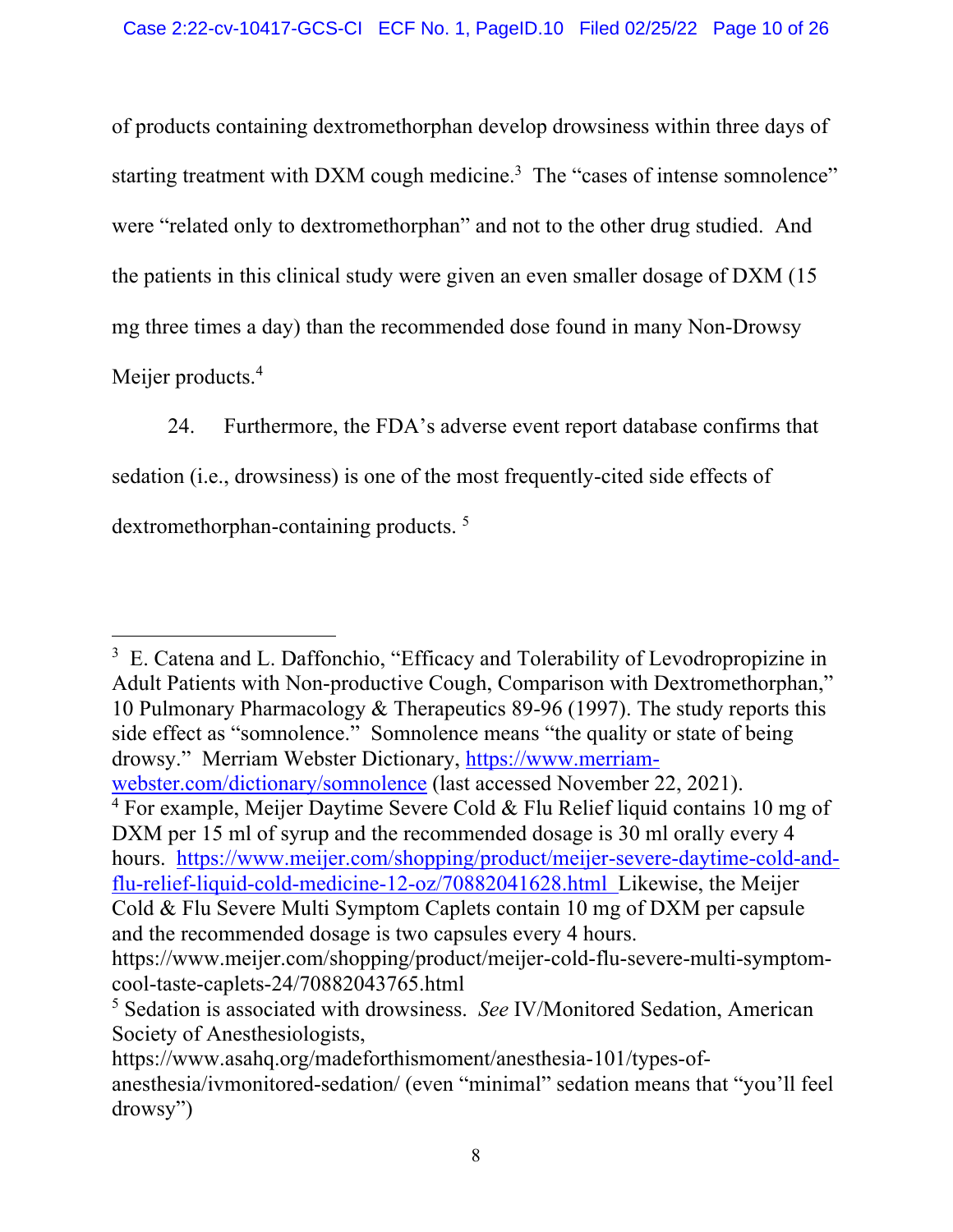25. For this reason, the Federal Aviation Administration prohibits pilots

from flying after ingesting DXM. <sup>6</sup>

| Cough | Cough/cold<br>products | Coricidin (allowed if no<br>chlorpheniramine)<br>guaifenesin (found in Mucinex<br>and Robitussin)<br>Mucinex fast-max severe<br>congestion and cough (liquid)<br>Identify combo vs isolated | dextromethorphan (Delsym)<br>Dayquil (contains<br>dextromethorphan)<br>Most "night-time" or "PM"<br>medications contain a sedating<br>antihistamine:<br>- Coricidin HBP cough & cold<br>(contains chlorpheniramine)<br>- Nyquil (contains doxylamine) | Most cough medications<br>are safe for flight, but<br>caution for combination<br>products with sedating<br>antihistamines. If the label<br>states PM (for nighttime<br>use) or DM (containing<br>dextromethorphan), you<br>should not fly for at least 5<br>half-lives after the last<br>dose (see above). |
|-------|------------------------|---------------------------------------------------------------------------------------------------------------------------------------------------------------------------------------------|-------------------------------------------------------------------------------------------------------------------------------------------------------------------------------------------------------------------------------------------------------|------------------------------------------------------------------------------------------------------------------------------------------------------------------------------------------------------------------------------------------------------------------------------------------------------------|
|-------|------------------------|---------------------------------------------------------------------------------------------------------------------------------------------------------------------------------------------|-------------------------------------------------------------------------------------------------------------------------------------------------------------------------------------------------------------------------------------------------------|------------------------------------------------------------------------------------------------------------------------------------------------------------------------------------------------------------------------------------------------------------------------------------------------------------|

## **C. Defendant's Non-Drowsy representations misled reasonable consumers.**

26. The Food and Drug Administration prohibits drug labeling that is "false or misleading." 21 C.F.R. § 201.6. It is misleading to label a product "Non-Drowsy" when it does cause drowsiness, or if drowsiness is a known side effect of one of its active ingredients.

27. Defendant's false, deceptive, and misleading "Non-Drowsy" label statement violates 21 U.S.C.  $\S$  352(a)(1) and the so-called "little FDCA" statutes adopted by many states  $^7$ , which deem a drug misbranded when "its labeling is false or misleading in any particular."

https://www.faa.gov/licenses\_certificates/medical\_certification/media/OTCMedica tionsforPilots.pdf

<sup>7</sup> *See, e.g*., 20 M.C.L.A. § 333.17764.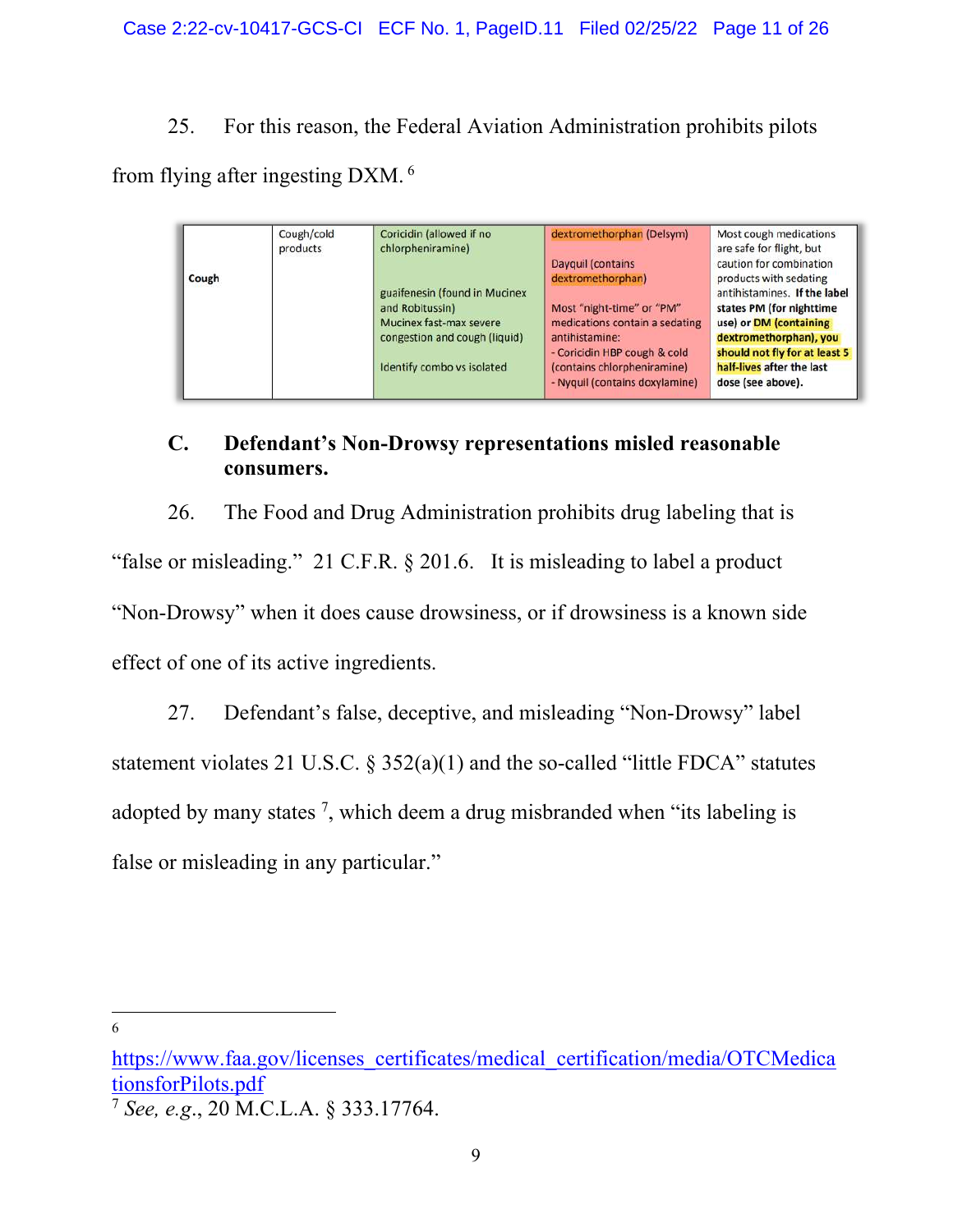28. Defendant's claims are misleading to consumers in violation of 21 U.S.C. § 352(a)(1) which states, "[a] drug ... shall be deemed to be misbranded ... If its labeling is false or misleading in any particular."

29. Based on the fact that Defendant labels the Non-Drowsy Meijer Products as "Non-Drowsy," a reasonable consumer would expect that those products do not cause drowsiness. Similarly, a reasonable consumer would expect that drowsiness is not a side effect of the products. Indeed, according to Consumer Reports, "'Non-drowsy' is code for antihistamines and other medications that don't make you sleepy." <sup>8</sup> This is the plain meaning of "non-drowsy," which means "not causing or accompanied by drowsiness."<sup>9</sup>

30. Meijer's advertisements and labeling do not contain any language that a reasonable consumer would understand to qualify these representations, or that would otherwise put a reasonable consumer on notice of the fact that the Non-Drowsy Meijer Products actually cause drowsiness.

31. Unlike Defendant, some other drug makers do not falsely claim that DXM-products are non-drowsy. For example, DXM is an active ingredient in Mucinex DM, sold by Reckitt. But the Mucinex label does not claim that Mucinex DM is non-drowsy, because this is not the truth:

<sup>&</sup>lt;sup>8</sup> "How to read over the counter (OTC) drug labels," Consumer Reports, https://www.consumerreports.org/cro/2014/04/how-to-read-over-the-counter-druglabels/index.htm

<sup>9</sup> https://www.merriam-webster.com/medical/nondrowsy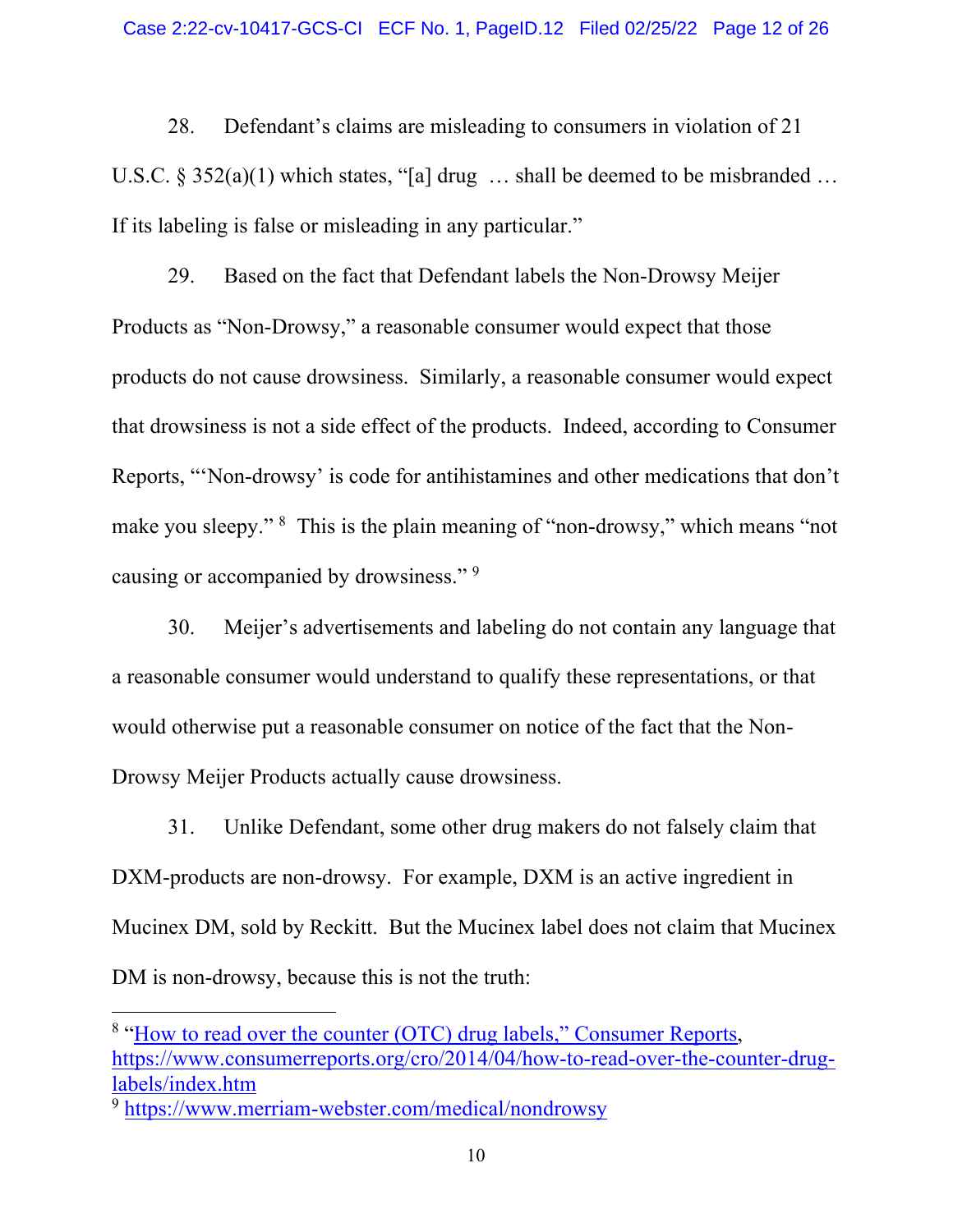

32. Defendant could have simply omitted the false and misleading statements, "Non-Drowsy" and "Daytime" from its products.

33. Or, if Defendant wanted to say something to indicate that a Non-Drowsy Meijer Product might cause *less* drowsiness than another Meijer product, it could have made a truthful statement to this effect, as other drug makers do.

34. For example, Dramamine contains an active ingredient that causes drowsiness, Dimenhydrinate. Dramamine also sells a "less drowsy" version that contains a different active ingredient, Meclizine, which causes less drowsiness. The front label of Dramamine Less Drowsy prominently displays that it is "less drowsy":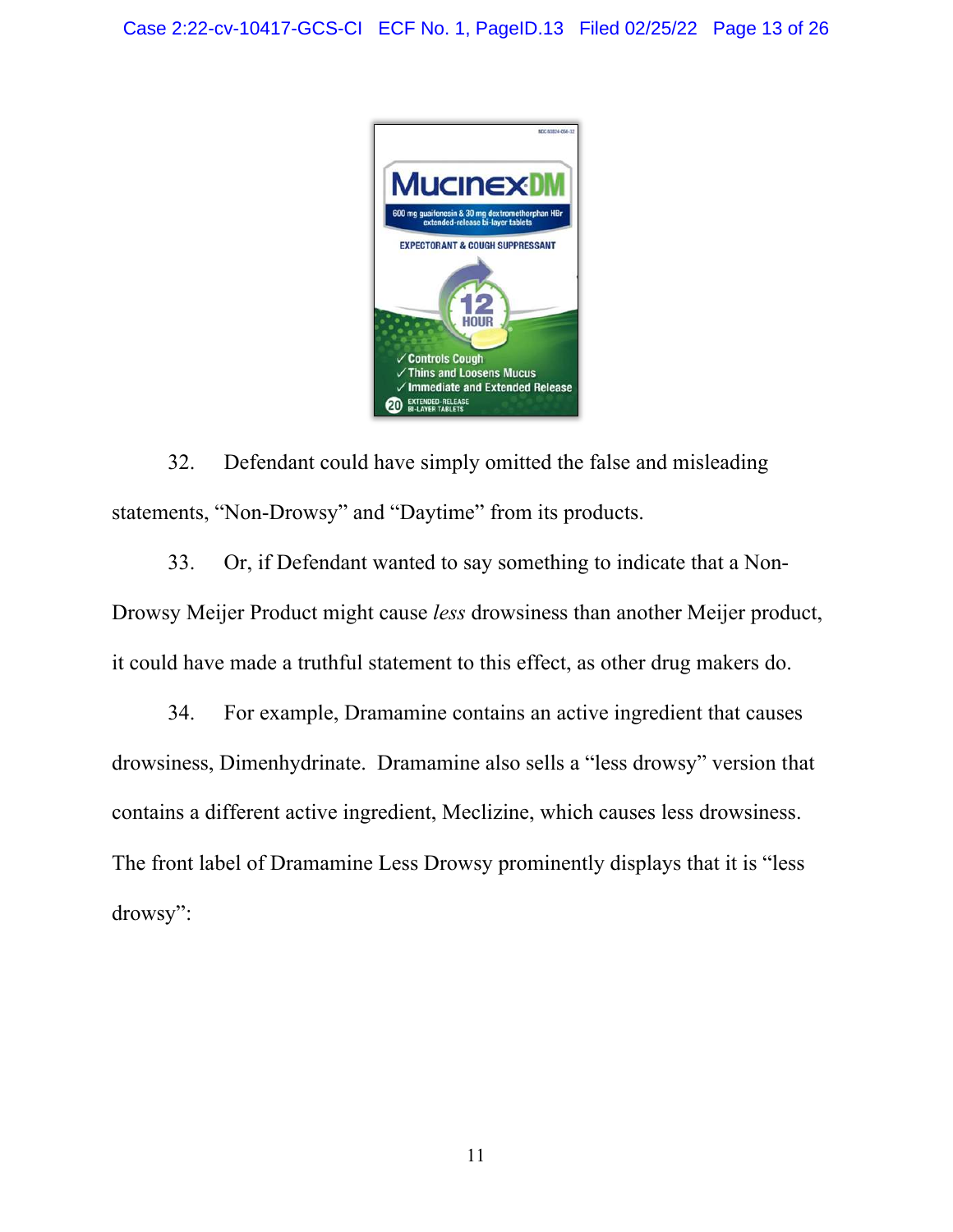

35. Because Defendant makes and sells the Non-Drowsy Meijer Products, Defendant researched the known and common side effects of DXM. This is diligence that large companies like Defendant would do when selling a drug. As a result, Defendant knew that DXM causes drowsiness. Furthermore, Defendant controls its labeling, knowingly put on the "Non-Drowsy" and "Daytime" representations, and knows the plain meaning of "Non-Drowsy." Finally, it is standard practice in the industry to test labeling with consumers, and Defendant's testing would confirm that "Non-Drowsy" is misleading. For these reasons, Defendant knew that its labeling was false and misleading, or was reckless or willfully blind to this fact. And as alleged above, Defendant intended that consumers would rely on the "Non-Drowsy" and "Daytime" labeling, so that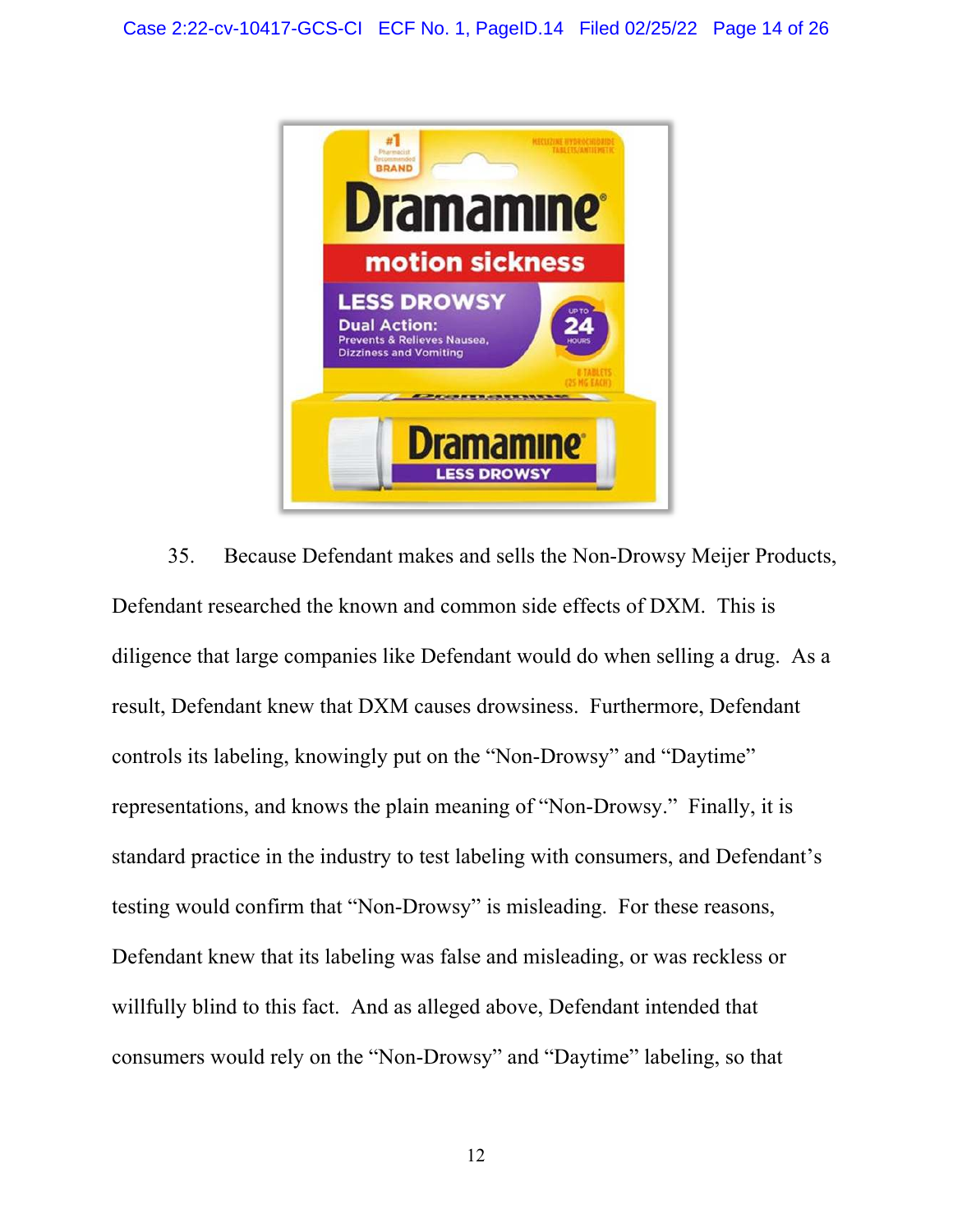#### Case 2:22-cv-10417-GCS-CI ECF No. 1, PageID.15 Filed 02/25/22 Page 15 of 26

consumers would purchase more products, pay a price premium, and buy them as alternatives to its "Nitetime" products.

36. Whether or not an over-the-counter drug causes drowsiness is material to a reasonable customer. In certain situations, consumers prefer over-the-counter drugs that will not make them drowsy to products that may make them drowsy. For example, all else equal, a reasonable consumer would prefer to take a drug that does not cause drowsiness to one that does cause drowsiness during the day (or any periods of time when they plan to be awake). As a second example, if a consumer is planning to engage in activities that require them to be alert, or during which they would prefer to be alert, that consumer would prefer to take a drug that does not cause drowsiness to one that does. Indeed, in many situations, taking a drug that does or can cause drowsiness can be dangerous. For example, taking a drug that causes drowsiness while driving, or flying a plane, is dangerous.

37. Defendant's false statements increased the demand for Non-Drowsy Meijer Products and allowed Defendant to charge a price premium. As explained above, consumers specifically value the "Non-Drowsy" and "Daytime" claim because consumers demand cough medicine that will not make them drowsy (e.g., during the day, at work or while driving). As a result, Defendant was able to charge more for these products than it would have been able to had the labeling been truthful. Accordingly, as a direct result of Defendant's false statements,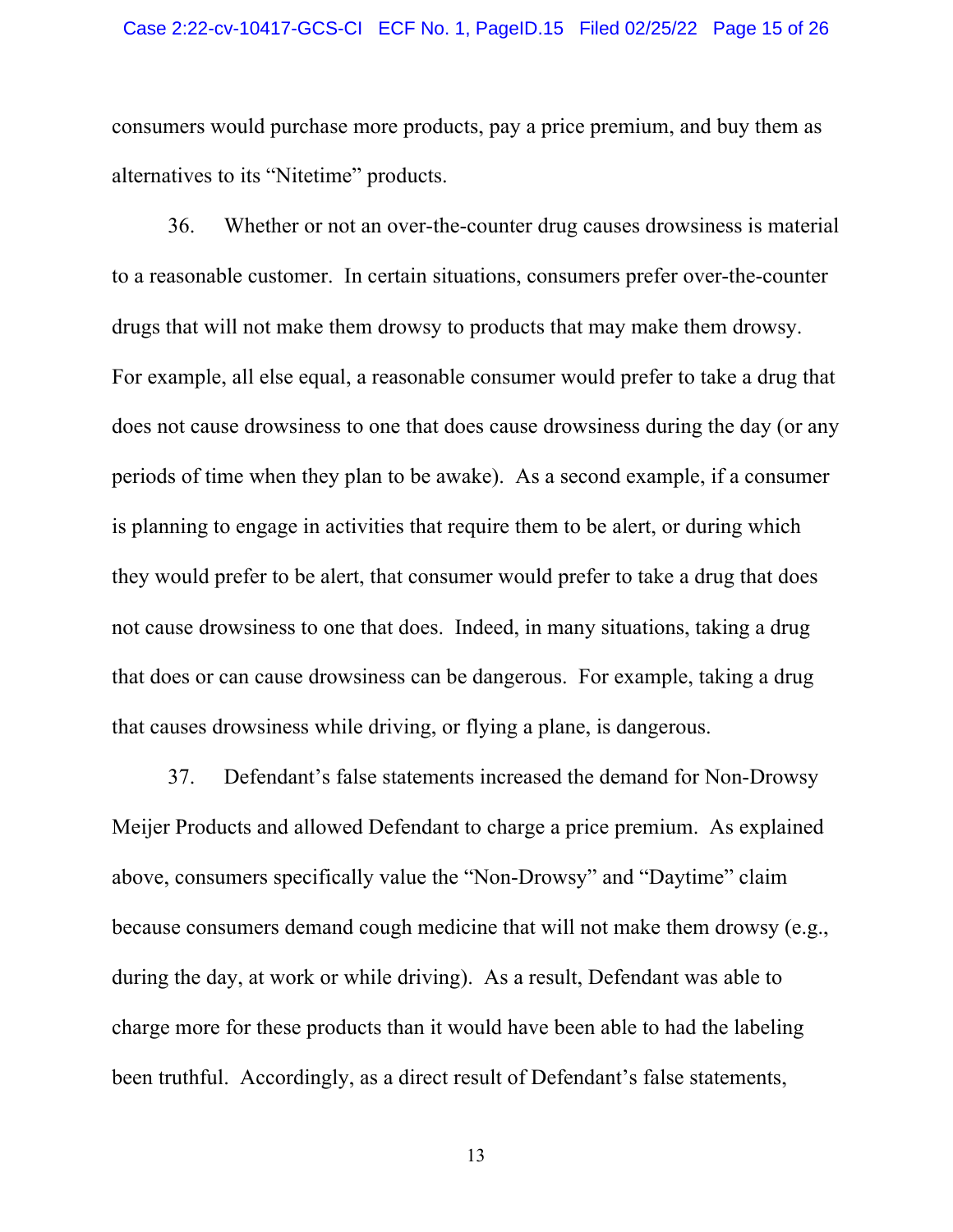Defendant was able to charge a price premium for these products. As purchasers, Plaintiffs and each class member paid this price premium and sustained economic injury.

### **D. Plaintiffs were misled by Defendant's misrepresentations.**

38. In 2021, Ms. Moore bought a Non-Drowsy Meijer Product (Meijer Daytime Severe Cold & Flu) from a Meijer store in Greenville, Michigan. In Winter 2021, Ms. Hatfield bought a Non-Drowsy Meijer Product (Meijer Daytime Severe Cold & Flu) from a Meijer store in Fort Gratiot, Michigan. In December 2021, Mr. Grant bought a Non-Drowsy Meijer Product (Meijer Daytime Severe Cold & Flu) from a Meijer store in Lancaster, Ohio.

39. The packages said "Non-Drowsy" and "Daytime" prominently on their labels, and Plaintiffs read and relied on those statements when purchasing the products. Accordingly, these representations and warranties were part of the basis of the bargain, in that Plaintiffs would not have purchased the Meijer "Non-Drowsy" Daytime Severe Cold & Flu on the same terms, or would not have purchased them at all, had Plaintiffs known these representations were not true. However, Plaintiffs did not receive the benefit of their bargain because their Non-Drowsy Meijer Products were not, in fact, "Non-Drowsy" or a "Daytime" medication. When Plaintiffs took the medication as directed by Defendant, they became unexpectedly drowsy. Plaintiffs would not have bought the products had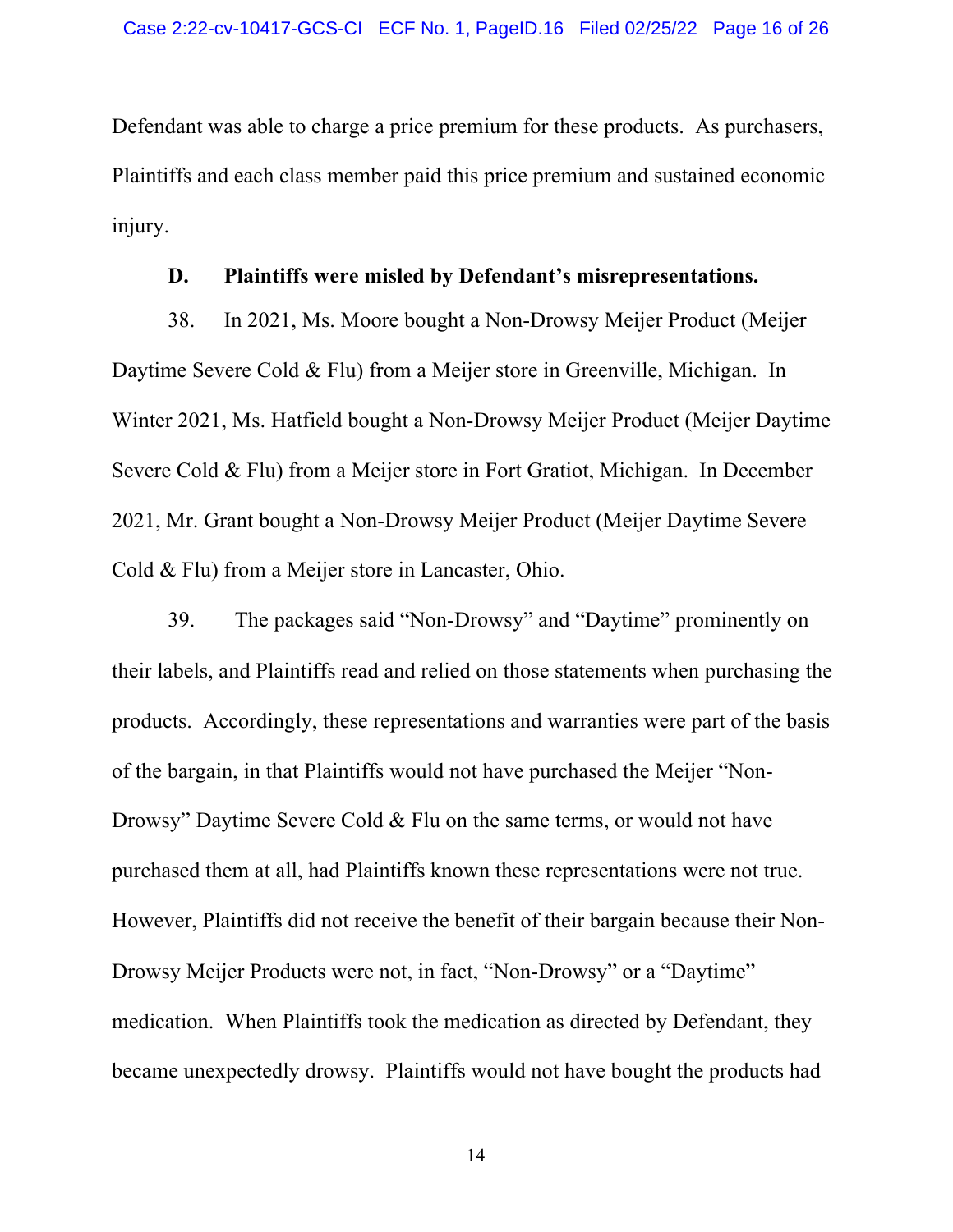they known that the products did, in fact, cause drowsiness, and that drowsiness was a known side-effect of the product.

40. To be sure, Plaintiffs would purchase Non-Drowsy Meijer Products again if they were actually "Non-Drowsy" (i.e., if the product was sold as advertised). Plaintiffs, however, face an imminent threat of harm because they will not be able to rely on the labels in the future, and thus will not be able to purchase the products.

### **E. Class Action Allegations.**

41. Plaintiffs bring the asserted claims on behalf of the proposed class of: all persons who purchased a Non-Drowsy Meijer Product in the United States during the applicable statute of limitations (the "**Nationwide Class**").

42. Plaintiff Moore and Hatfield also bring the asserted claims on behalf of the proposed class of: all persons who purchased a Non-Drowsy Meijer Product in Michigan during the applicable statute of limitations (the "**Michigan Subclass**").

43. Plaintiff Grant also bring the asserted claims on behalf of the proposed class of: all persons who purchased a Non-Drowsy Meijer Product in Ohio during the applicable statute of limitations (the "**Ohio Subclass**").

44. The following people are excluded from the Class and the Subclasses: (1) any Judge or Magistrate Judge presiding over this action and the members of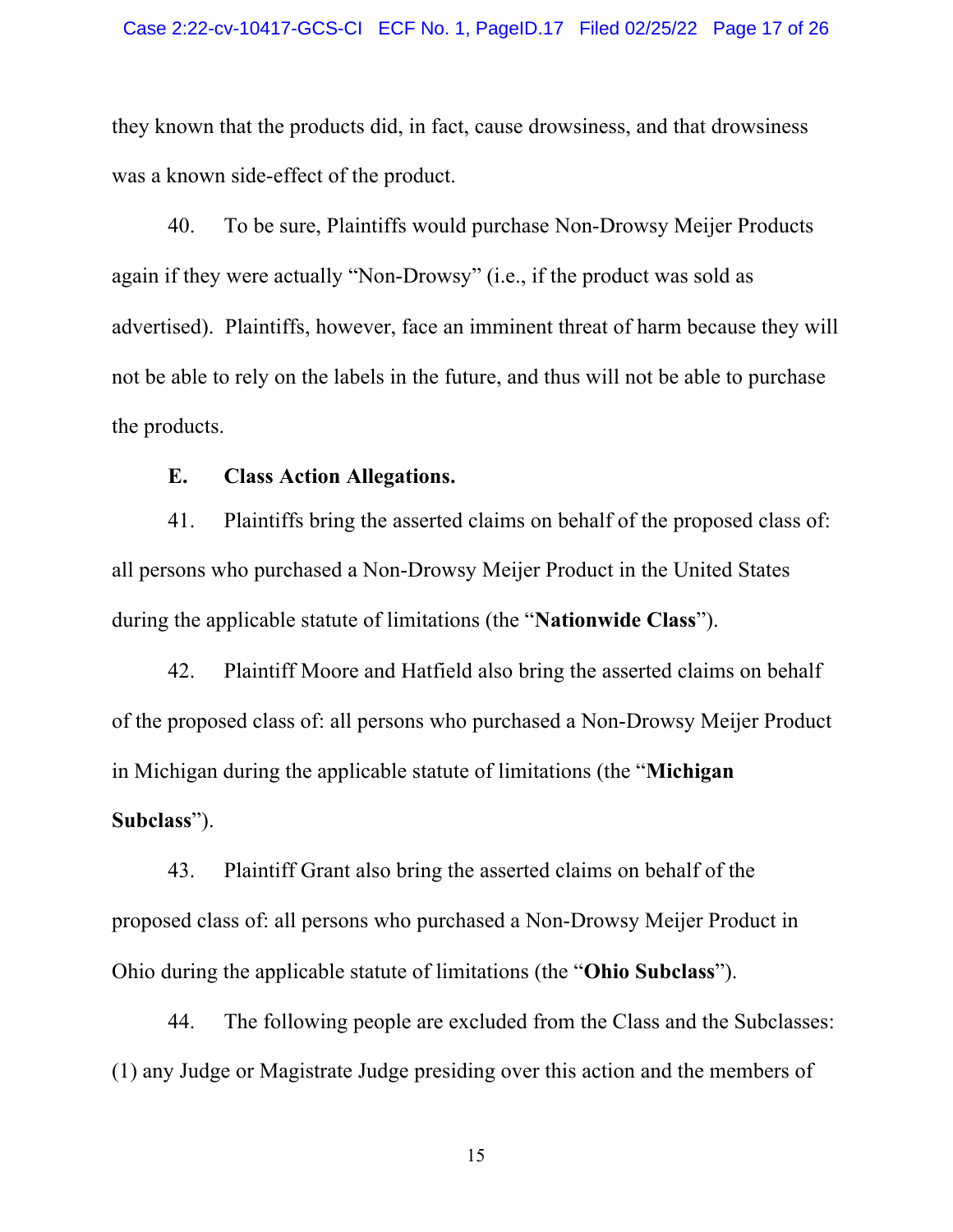their family; (2) Defendant, Defendant's subsidiaries, parents, successors, predecessors, and any entity in which the Defendant or its parents have a controlling interest and their current employees, officers and directors; (3) persons who properly execute and file a timely request for exclusion from the Class; (4) persons whose claims in this matter have been finally adjudicated on the merits or otherwise released; (5) Plaintiffs' counsel and Defendant's counsel, and their experts and consultants; and (6) the legal representatives, successors, and assigns of any such excluded persons.

#### *Numerosity*

45. The proposed class contains members so numerous that separate joinder of each member of the class is impractical. There are millions of proposed class members.

#### *Commonality*

46. There are questions of law and fact common to the proposed class. Common questions of law and fact include, without limitation:

- Whether the Non-Drowsy Meijer Products cause drowsiness;
- Whether Defendant's labelling of the Non-Drowsy Meijer Products as "Non-Drowsy" and "Daytime" is deceptive and misleading;
- Whether Defendant committed a breach of express warranty; and,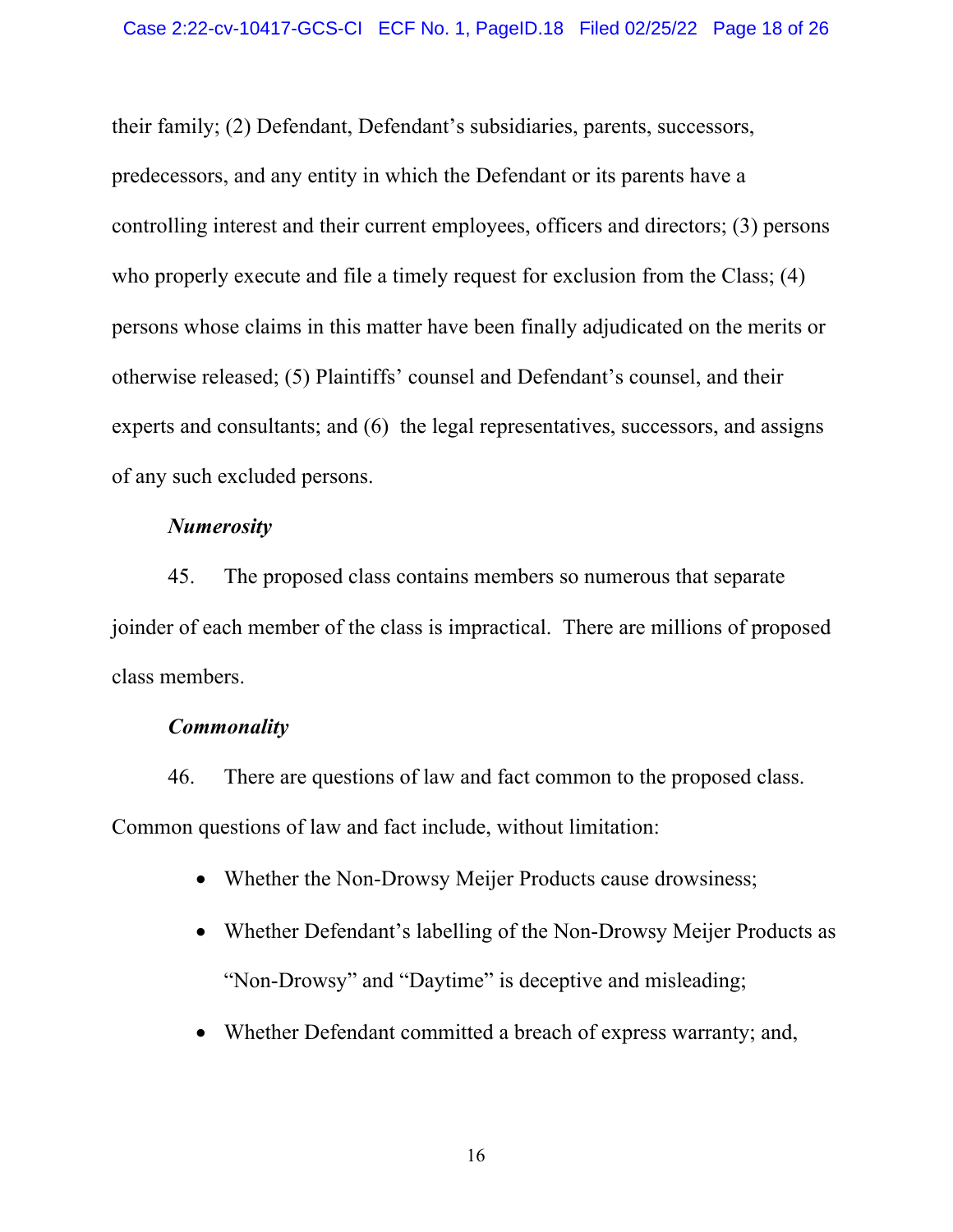• Damages needed to reasonably compensate Plaintiffs and the proposed class.

### *Typicality*

47. Plaintiffs' claims are typical of the proposed class. Like the proposed class, Plaintiffs purchased Non-Drowsy Meijer Products. Like the proposed class, Plaintiffs would not have purchased the products, or would have paid less for them, had they known that the products cause drowsiness.

#### *Predominance and Superiority*

48. The prosecution of separate actions by individual members of the proposed class would create a risk of inconsistent or varying adjudication with respect to individual members, which would establish incompatible standards for the parties opposing the class. For example, individual adjudication would create a risk that breach of the same express warranty is found for some proposed class members, but not others.

49. Common questions of law and fact predominate over any questions affecting only individual members of the proposed class. These common legal and factual questions arise from certain central issues which do not vary from class member to class member, and which may be determined without reference to the individual circumstances of any particular class member. For example, a core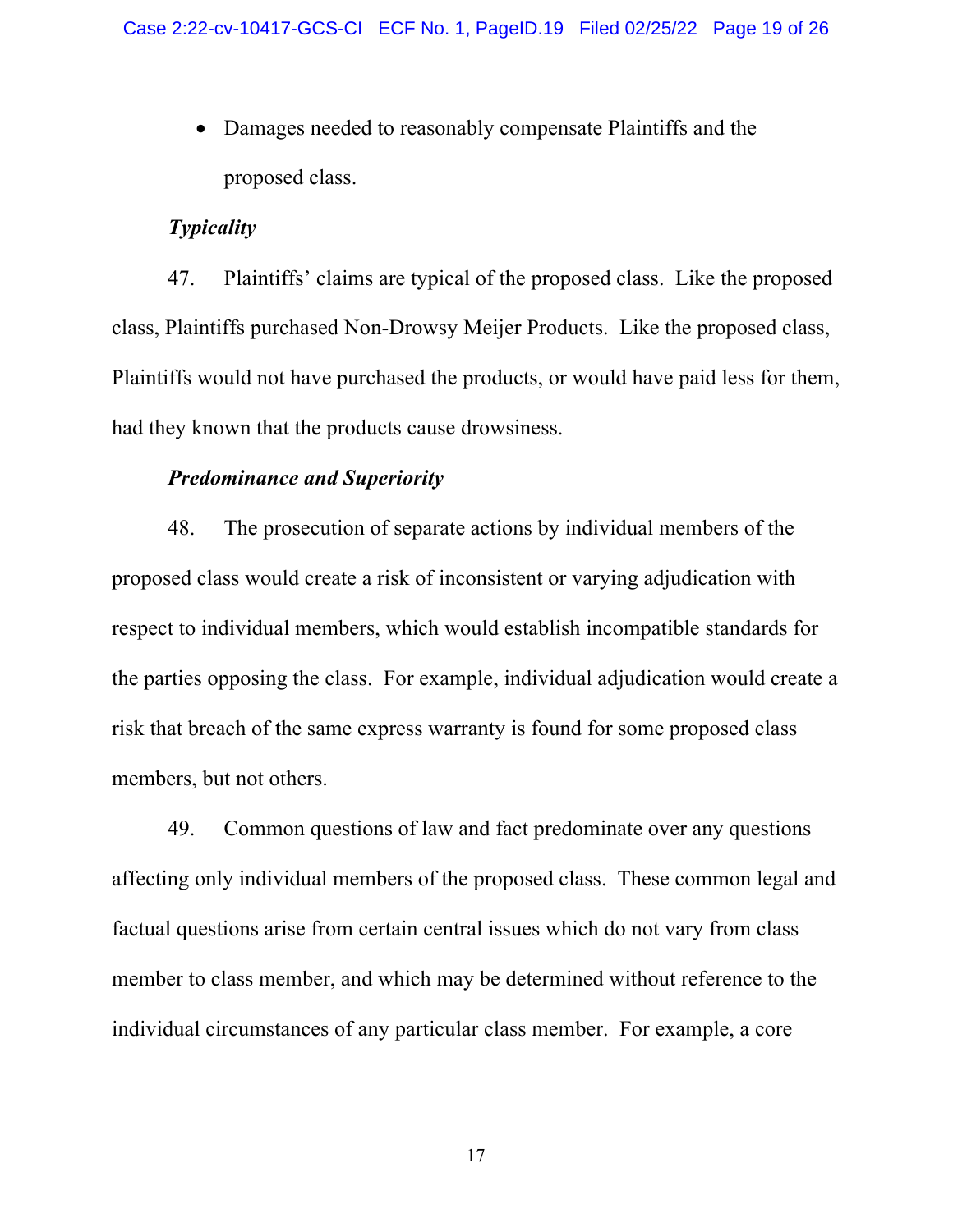liability question is common: whether Defendant breached an express warranty by falsely marketing products that cause drowsiness as "Non-Drowsy."

50. A class action is superior to all other available methods for the fair and efficient adjudication of this litigation because individual litigation of each claim is impractical. It would be unduly burdensome to have individual litigation of millions of individual claims in separate lawsuits, every one of which would present the issues presented in this lawsuit.

### **F. Causes of Action.**

## **Count I: Breach of Express Warranty (on behalf of Plaintiffs, the Nationwide Class, the Michigan Subclass, and the Ohio Subclass)**

51. Plaintiffs incorporate by reference each and every factual allegation set forth above.

52. Plaintiffs bring this cause of action on behalf of themselves and the Nationwide Class.

53. Plaintiff Moore and Hatfield also bring this cause of action on behalf of themselves and the Michigan Subclass.

54. Plaintiff Grant also brings this cause of action on behalf of himself and the Ohio Subclass.

55. Defendant, as the designer, manufacturer, marketer, distributor, and/or seller of the Non-Drowsy Meijer Products, issued material, written warranties by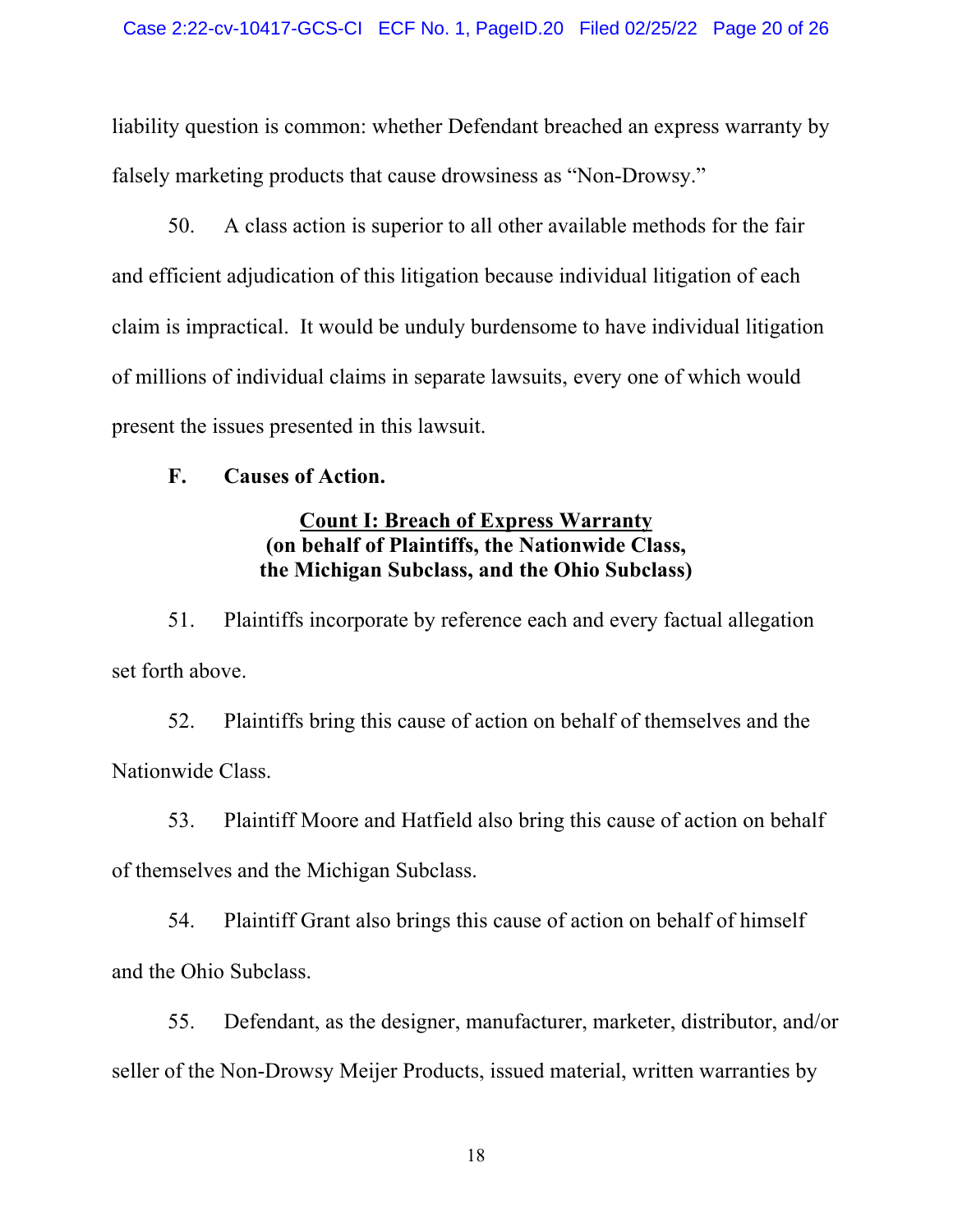representing that the products were "Non-Drowsy" and were "Daytime" products. These were affirmations of fact about the products (i.e., a description of the effects) and a promise relating to the goods.

56. Defendant marketed Non-Drowsy Meijer Products to consumers, and Defendant's warranty was the basis of the bargain and was relied-upon by Plaintiffs and Class members.

57. The Non-Drowsy Meijer Products do not conform to the abovereferenced representations because they cause drowsiness. Thus, the warranty was breached.

58. Plaintiffs and members of the Nationwide Class and Subclasses were injured as a direct and proximate result of Defendant's breach because (a) they would not have purchased Non-Drowsy Meijer Products if they had known that the products cause drowsiness, and/or (b) they overpaid for the products because the products are sold at a price premium due to the warranty.

59. Plaintiffs provided Defendant with notice of this breach of warranty, by mailing a notice letter to Defendant's headquarters on February 14, 2022 and February 23, 2022.

### **Count II: Breach of the Magnuson-Moss Warranty Act (on behalf of Plaintiffs and the Nationwide Class)**

60. Plaintiffs incorporate by reference each and every factual allegation set forth above.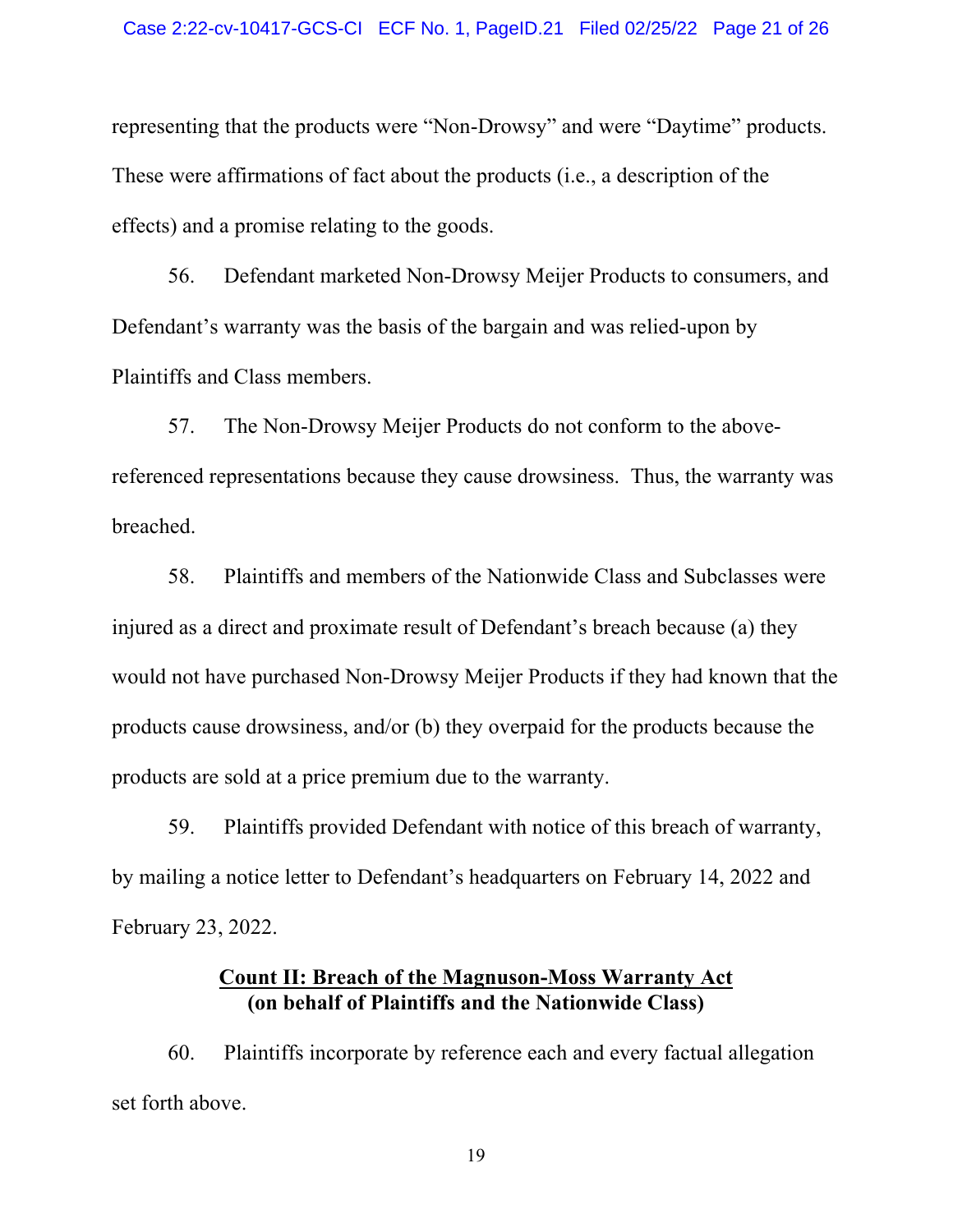61. Plaintiffs allege this claim individually and on behalf of the Nationwide Class.

62. Defendant supplied Non-Drowsy Meijer Products to consumers and Non-Drowsy Meijer Products are consumer products.

63. Defendant issued material, written warranties by representing that the products were "Non-Drowsy" and "Daytime" products. This was an affirmation of fact about the material in the products (i.e., a description of the effects of the ingredients) and a promise relating to the goods.

64. Defendant represented that the material inside the Non-Drowsy Meijer Products (the ingredients) would meet a specified level of performance over a specified period of time. Defendant represented that, when taken at the recommended dosages, the products' ingredients would not cause drowsiness and drowsiness is not a side-effect.

65. Defendant marketed Non-Drowsy Meijer Products to consumers, and Defendant's warranty was the basis of the bargain and was relied-upon by Plaintiffs and Class members.

66. In fact, the Non-Drowsy Meijer Products do not conform to the above-reference representation because, as alleged in detail above, they cause drowsiness. Thus, the warranty was breached.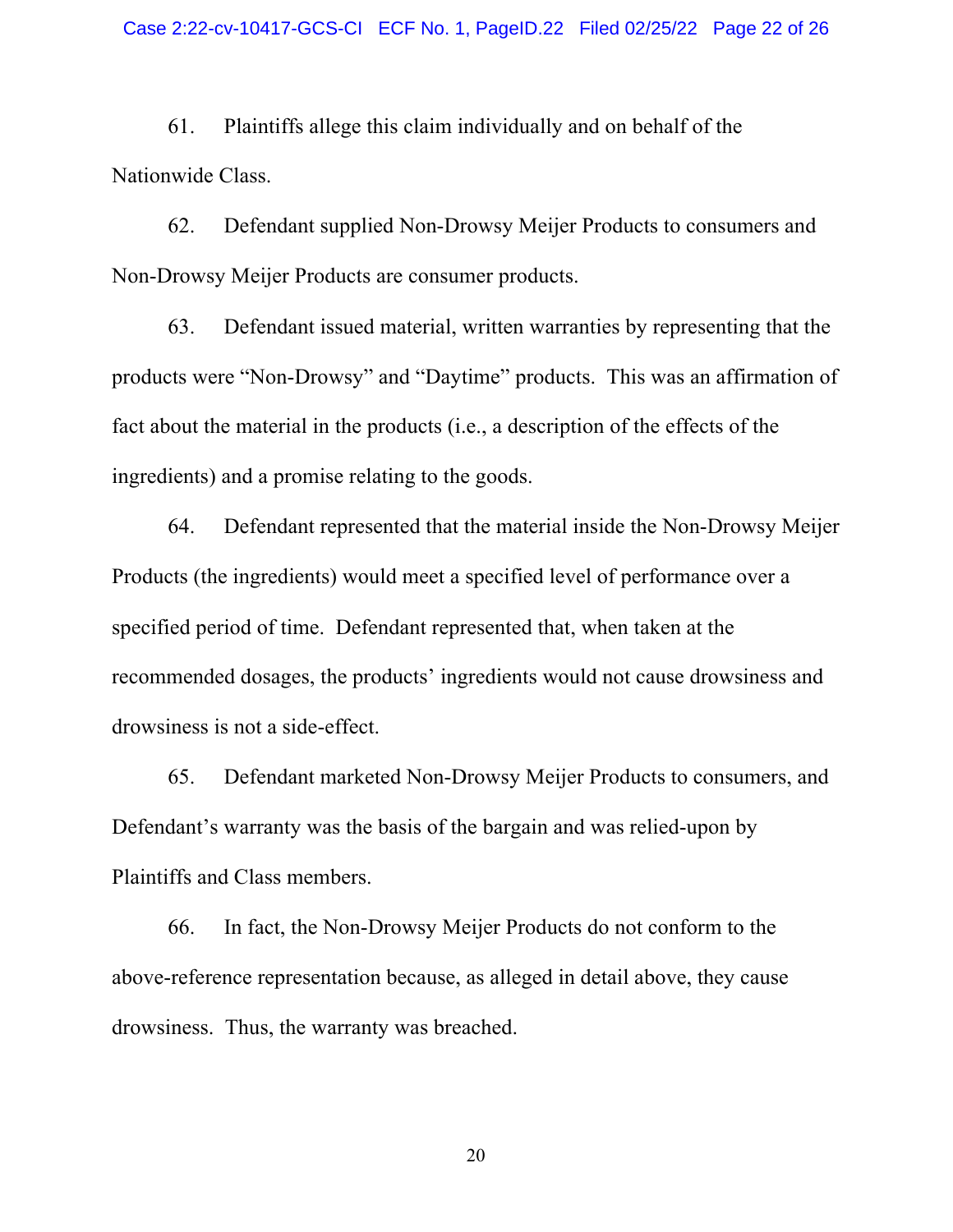67. Plaintiffs provided Defendant with notice of this breach of warranty by mailing a notice letter to Defendant's headquarters on February 14, 2022 and February 23, 2022.

68. Plaintiffs and the Nationwide Class were injured as a direct and proximate result of Defendant's breach, and this breach was a substantial factor in causing harm, because (a) they would not have purchased the Non-Drowsy Meijer Products if they had known that the products cause drowsiness, or (b) they overpaid for the products because the products are sold at a price premium due to the warranty.

### **Count III: Intentional Misrepresentation (on behalf of Plaintiffs, the Nationwide Class, the Michigan Subclass, and the Ohio Subclass)**

69. Plaintiffs incorporate by reference each and every factual allegation set forth above.

70. Plaintiffs allege this claim individually and on behalf of the Nationwide Class.

71. Plaintiff Moore and Hatfield also bring this cause of action on behalf of themselves and the Michigan Subclass.

72. Plaintiff Grant also brings this cause of action on behalf of himself and the Michigan Subclass.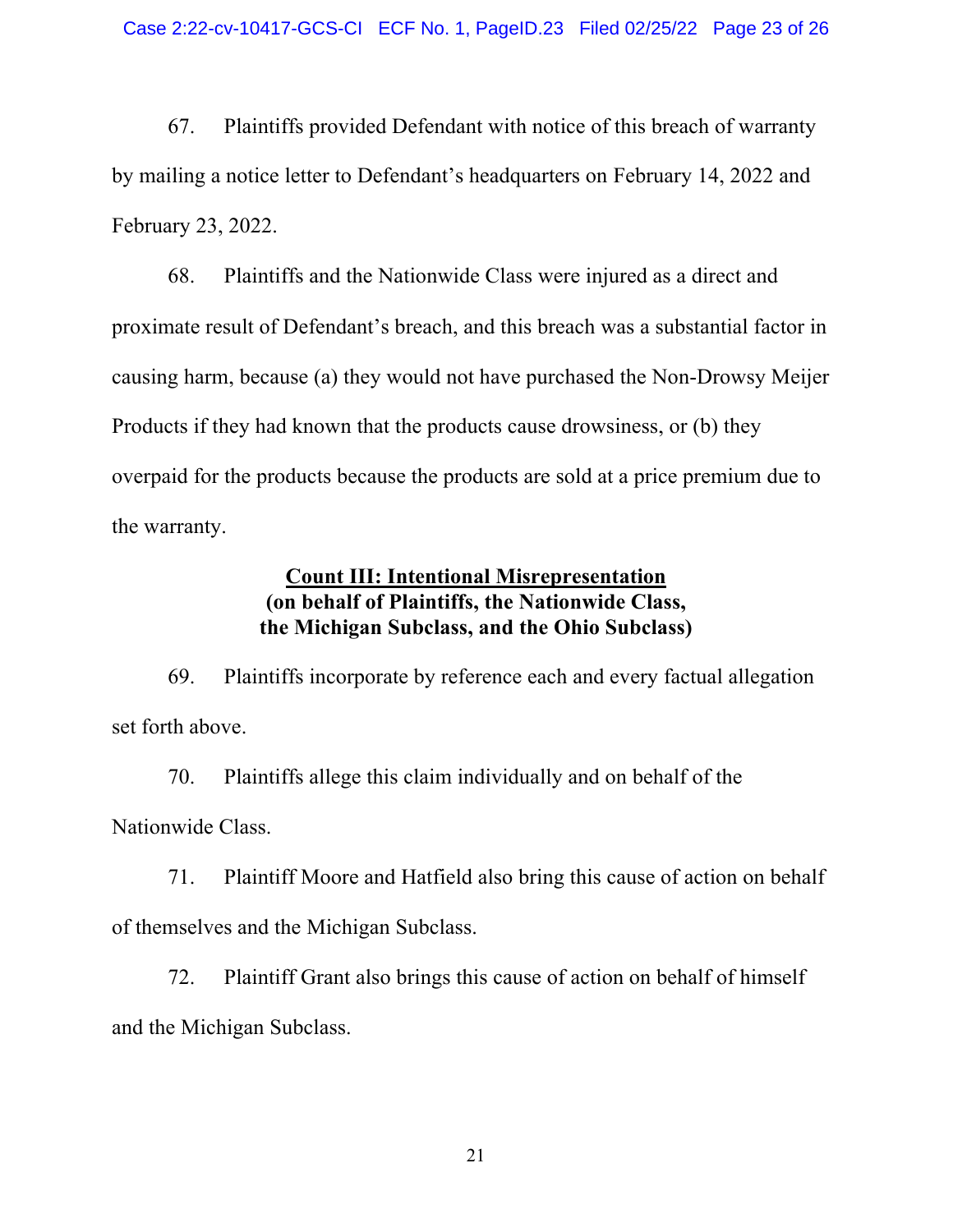73. As alleged in detail above, Defendant's labeling represented to Plaintiffs and Class members that the Products do not cause drowsiness, that drowsiness is not a side effect of these products, and that the Products are for "Daytime" use.

74. These representations were false and misleading. As alleged above, the Products do cause drowsiness and drowsiness is a documented side effect.

75. As alleged in detail above, when Defendant made these misrepresentations, it knew that they were false, was reckless to the truth, or was willfully blind.

76. Defendant intended that Plaintiffs and Class members rely on these representations and Plaintiffs and class members read and reasonably relied on them.

77. Defendant's misrepresentations were a substantial factor and proximate cause in causing damages and losses to Plaintiffs and Class members.

78. Plaintiffs and Class members were injured as a direct and proximate result of Defendant's conduct because (a) they would not have purchased the Products if they had known that they cause drowsiness, and/or (b) they overpaid for the products because the products are sold at a price premium due to the misrepresentation.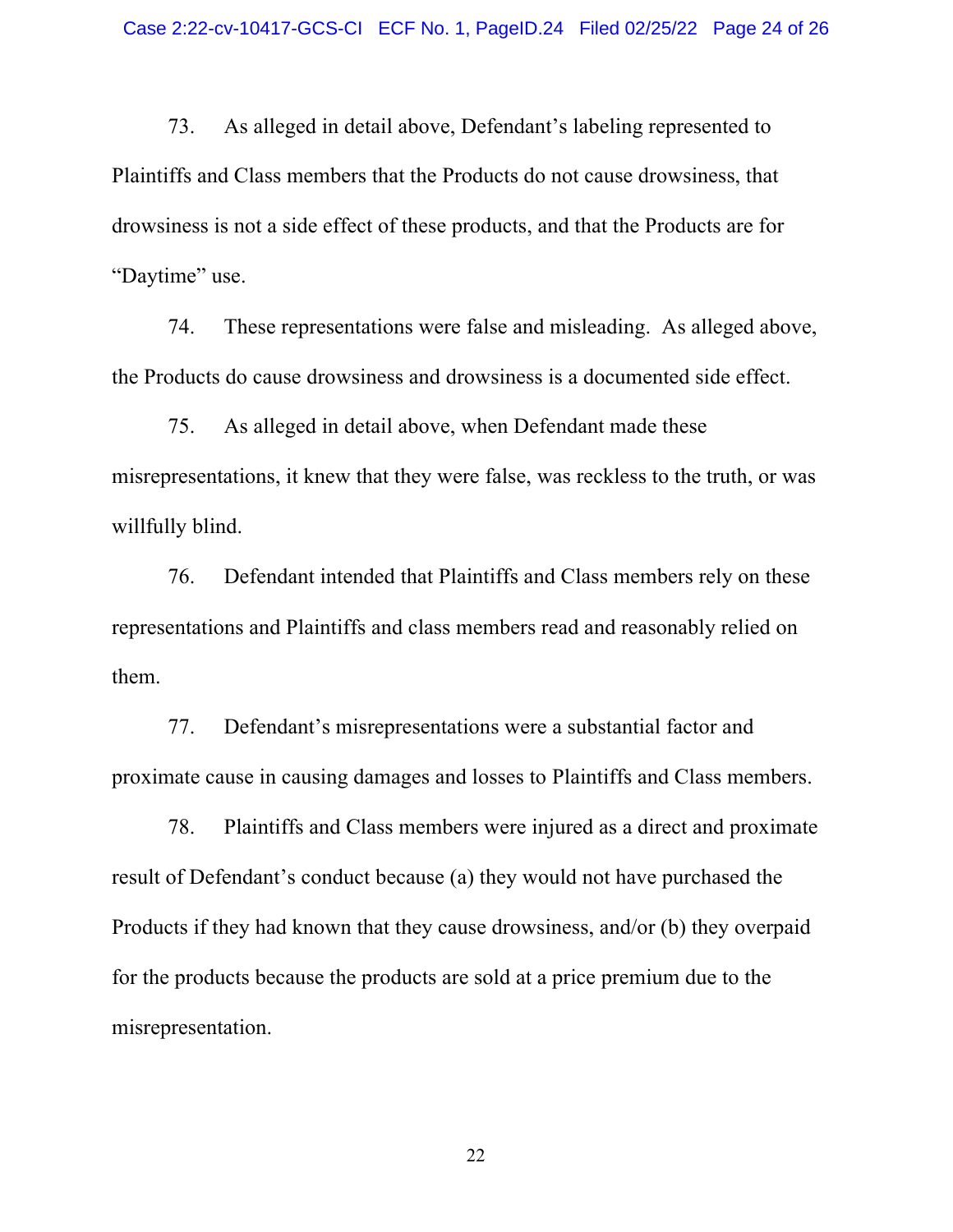## **VI. Jury Demand.**

79. Plaintiffs demands a jury trial on all issues so triable.

## **VII. Prayer for Relief.**

80. Plaintiffs seek the following relief for themselves and the proposed class and subclasses:

- An order certifying the asserted claims, or issues raised, as a class action;
- A judgment in favor of Plaintiffs and the proposed class;
- Damages, including statutory, treble, and punitive damages where applicable;
- Restitution;
- Disgorgement, and other just equitable relief;
- Pre- and post-judgment interest;
- An injunction prohibiting Defendant's deceptive conduct, as allowed by law;
- Reasonable attorneys' fees and costs, as allowed by law; and
- Any additional relief that the Court deems reasonable and just.

Date: February 24, 2022 Respectfully submitted,

By: *S/ Nick Suciu, III* Nick Suciu, III